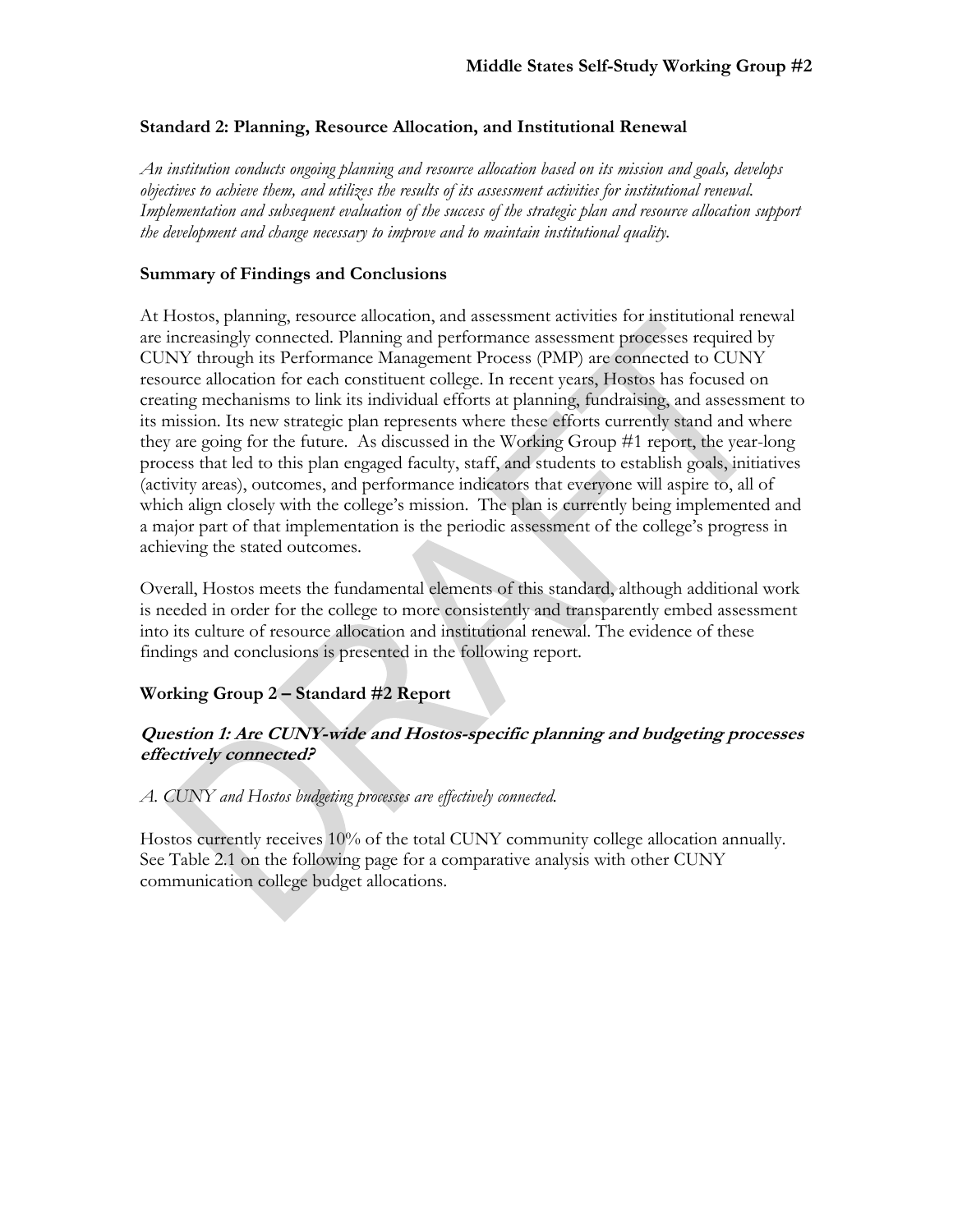

# **T 2.1 Hostos % of CUNY Community College Controllable Budget Allocation in 2010-11**

*2010‐11 COMMUNITY COLLEGE CONTROLLABLE BUDGET ALLOCATION (\$000)*

CUNY dictates the budgeting processes for all its constituent campuses. Budgeting includes three process components: CUNY advocacy for state and city funds; a CUNY three-year weighted FTE enrollment calculation; and Hostos' operating budget planning. These three interconnected processes are described below.

# 1. CUNY advocacy for state and city funds

Since New York State, and New York City largely fund CUNY, it is subject to the state and city budget process and timetables (D 2.4).

As a first step in annual budgeting, CUNY advocates for CUNY-wide funding from the city and state. This four-stage funding advocacy process is initiated by Chancellor's Office every July (D 2.5).

*Stage 1*: Between July and November, college presidents submit their institutions' priorities while at the same time, the university meets with faculty and student governance. The university then prepares a draft overview of all budget requests and consults with the Council of Presidents and the Board of Trustees Committee on Fiscal Affairs.

**Stage 2**: In November and December, a draft budget is presented to the Board of Trustees Fiscal Affairs and Academic Affairs committees for review and consideration. Then, following a hearing on the draft request, the full Board of Trustees considers the budget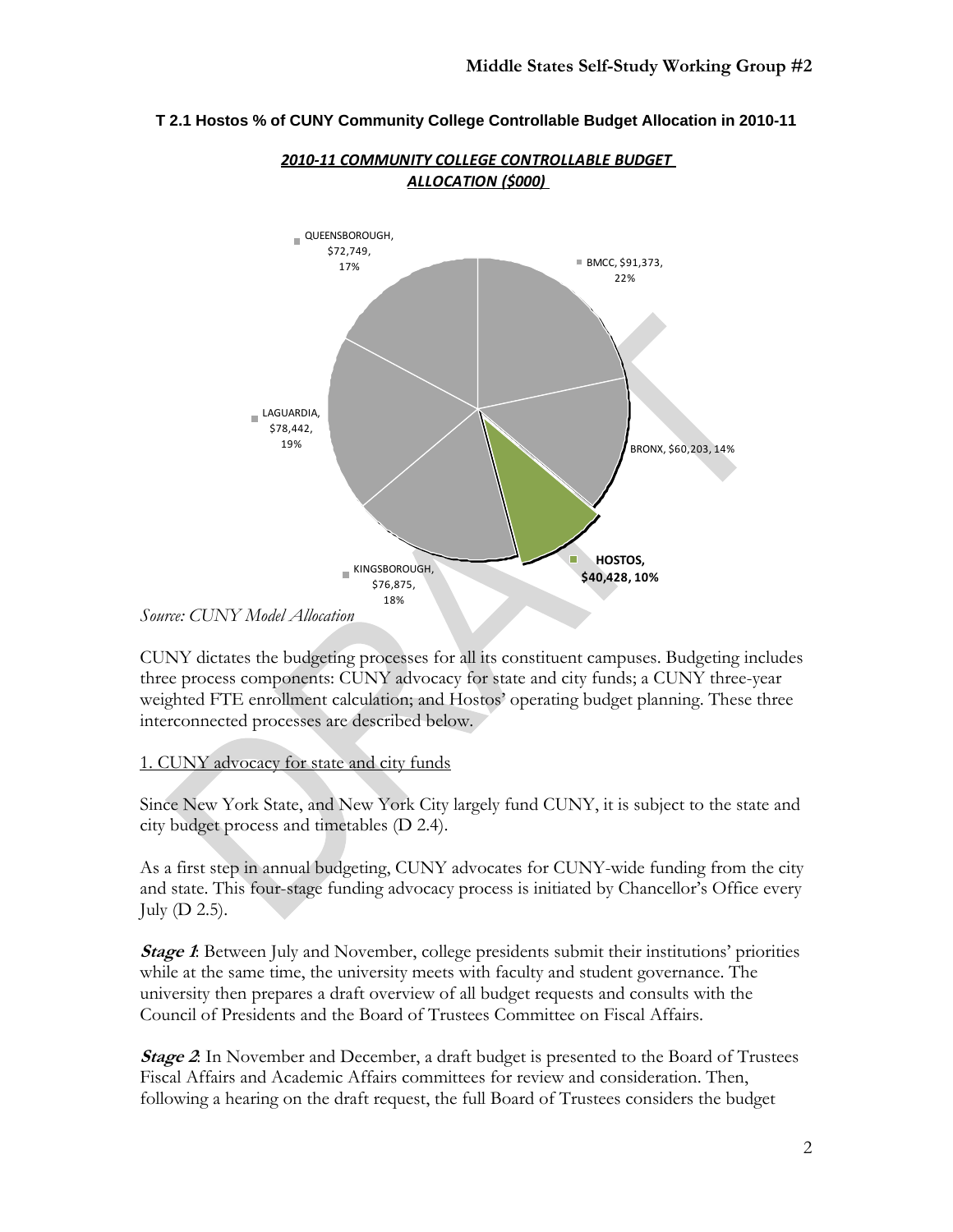request. Once approved, the budget request is then formally transmitted to city and state executive branches.

**Stage 3:** From January through March, state executive budget recommendations and the city financial plans and preliminary budget are released. Testimony is then presented to the state senate's Finance and Assembly Ways and Means Committees on the impact of the state's proposed executive budget recommendations. Testimony on the impact of the city's financial plan and preliminary budget is presented before the city's Finance and Higher Education Committees and before the Borough Presidents.

**Stage 4**: April through June is the final stage of the planning and budgeting process. April 1 is the deadline for the state to adopt a budget, and April 26 is the deadline for the release of the city's executive budget recommendations. Testimony on the impact of the city's executive budget is then presented before the New York City Council Finance and Higher Education Committees, and the budget is adopted by June 5.

# 2. CUNY three-year weighted average FTE enrollment calculation

Once the state and city have agreed on the CUNY-wide budget allocation, CUNY determines the next academic year allocation for each CUNY college by calculating a threeyear weighted average full-time equivalent (FTE) enrollment based on show rate data for the previous three years. Table 2.2 below shows the growth of Hostos' budget allocation in the last 5 years.



T 2.2: Hostos CUNY Controllable Allocation, Last 5 Years

*Source: CUNY Model Allocation*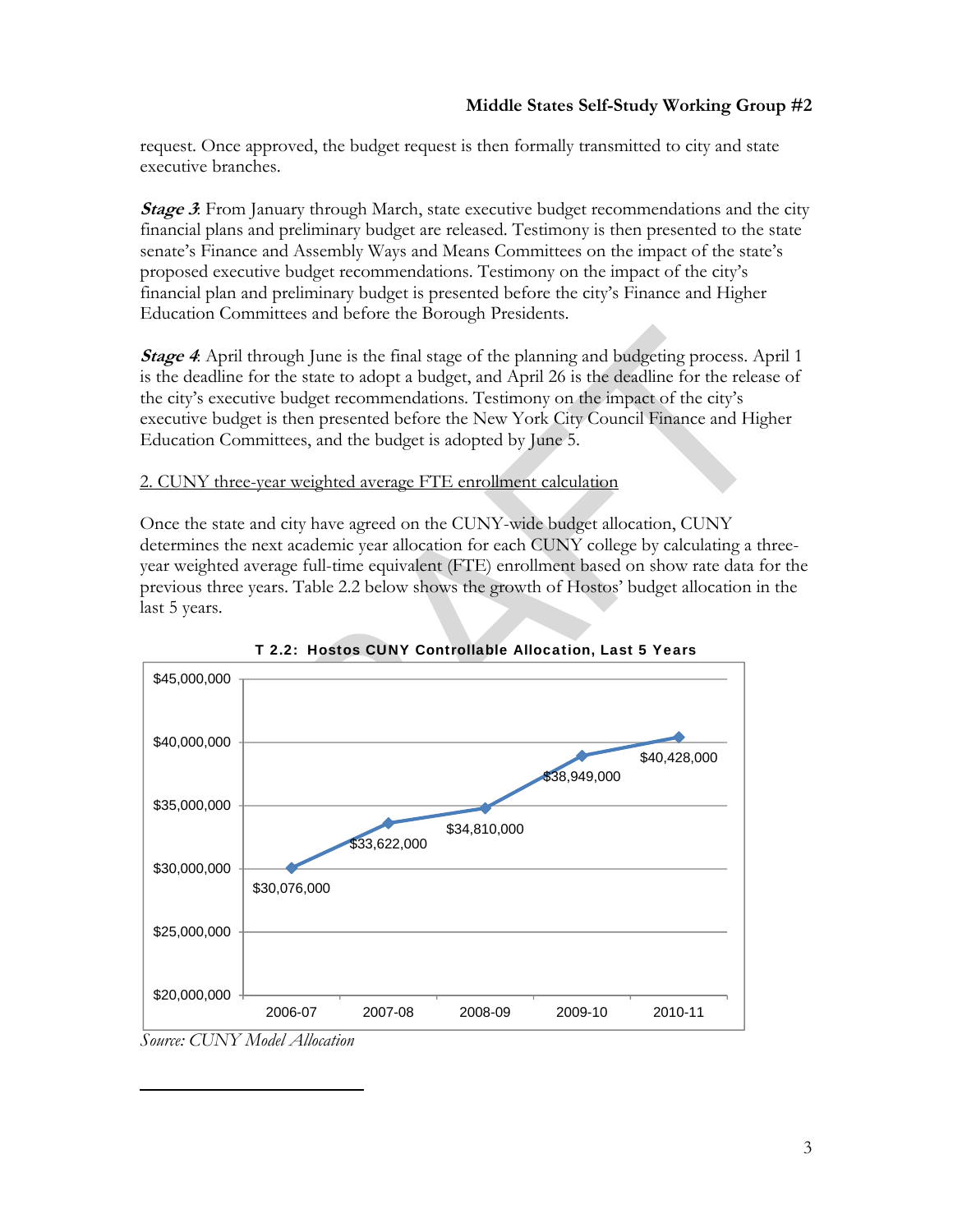#### 3. Hostos prepares operating budget

Hostos follows the steps in Table 2.3 below in developing its operating budget.



#### T 2.3: Hostos Operating Budget Planning Process

Overall, the three processes described above operate according to interrelated and interconnected timetables.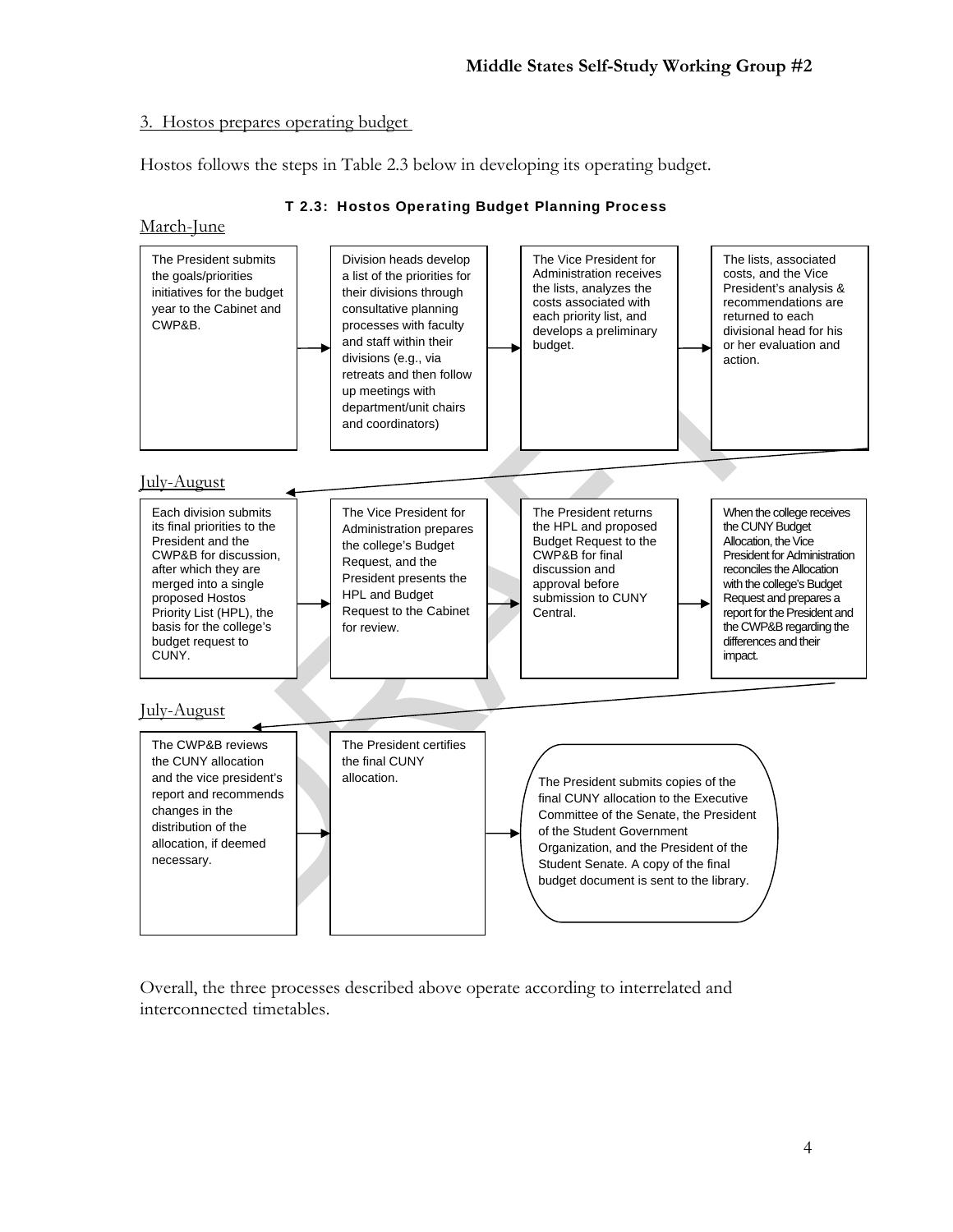#### *B. CUNY and Hostos' planning processes are also effectively connected*.

The CUNY Performance Management Process (PMP) is CUNY's mechanism to link planning and goal setting by the University with that of its constituent colleges and professional schools (D 2.6). Each spring, the Chancellor states the University's PMP targets in the nine PMP objectives areas for the upcoming academic year, guided by the University's Master Plan (D 2.7). CUNY presidents, working with their executive teams and college communities, then map out performance goals and targets for their institution for the coming year in alignment with those of the university (D 2.8). Hostos sets its PMP targets and goals each year, and submits formative reports to CUNY that monitor progress three times during the academic year. Each CUNY College's targets reflect differences in campus missions, resources and circumstances, as well as performance baselines. At the end of each academic year, CUNY assesses progress towards each college's targets. High performance is recognized and, as resources are available, rewarded (D 2.9 – PMP 2010-11 report/targets?).

#### Nine PMP Objectives (D 2.10):

- 1. Strengthen CUNY flagship and college priority programs, and continuously update curricula and program mix
- 2. Attract and nurture a strong faculty that is recognized for excellent teaching, scholarship, and creative activity
- 3. Ensure that all students receive a quality general education and effective instruction
- 4. Increase retention and graduation rates and ensure students make timely progress toward degree completion
- 5. Improve post-graduate outcomes
- 6. Improve quality of student and academic support services
- 7. Increase or maintain access and enrollment; facilitate movement of eligible students to and among CUNY campuses
- 8. Increase revenues and decrease expenses
- 9. Improve administrative services

The nine PMP objectives are translated into specific targets by Hostos. These targets include those actually set by CUNY (e.g., performance on the CUNY skills tests, student retention, etc.), but also targets that are set by Hostos (e.g., development of new programs, performance on certification exams, development of hybrid courses, etc.). The college uses both groups of targets to allocate resources.

#### *C. Budgeting and planning are becoming more clearly mission-based.*

In the past, annual divisional planning and budgeting was initiated by teams of staff within divisions setting their performance goals and targets, and division heads coordinating with the Division of Administration and Finance to set their budgets. Now, Hostos will implement a more cohesive process, given that divisions will work toward campus-wide goals, initiatives, outcomes, and performance indicators laid out in the new strategic plan.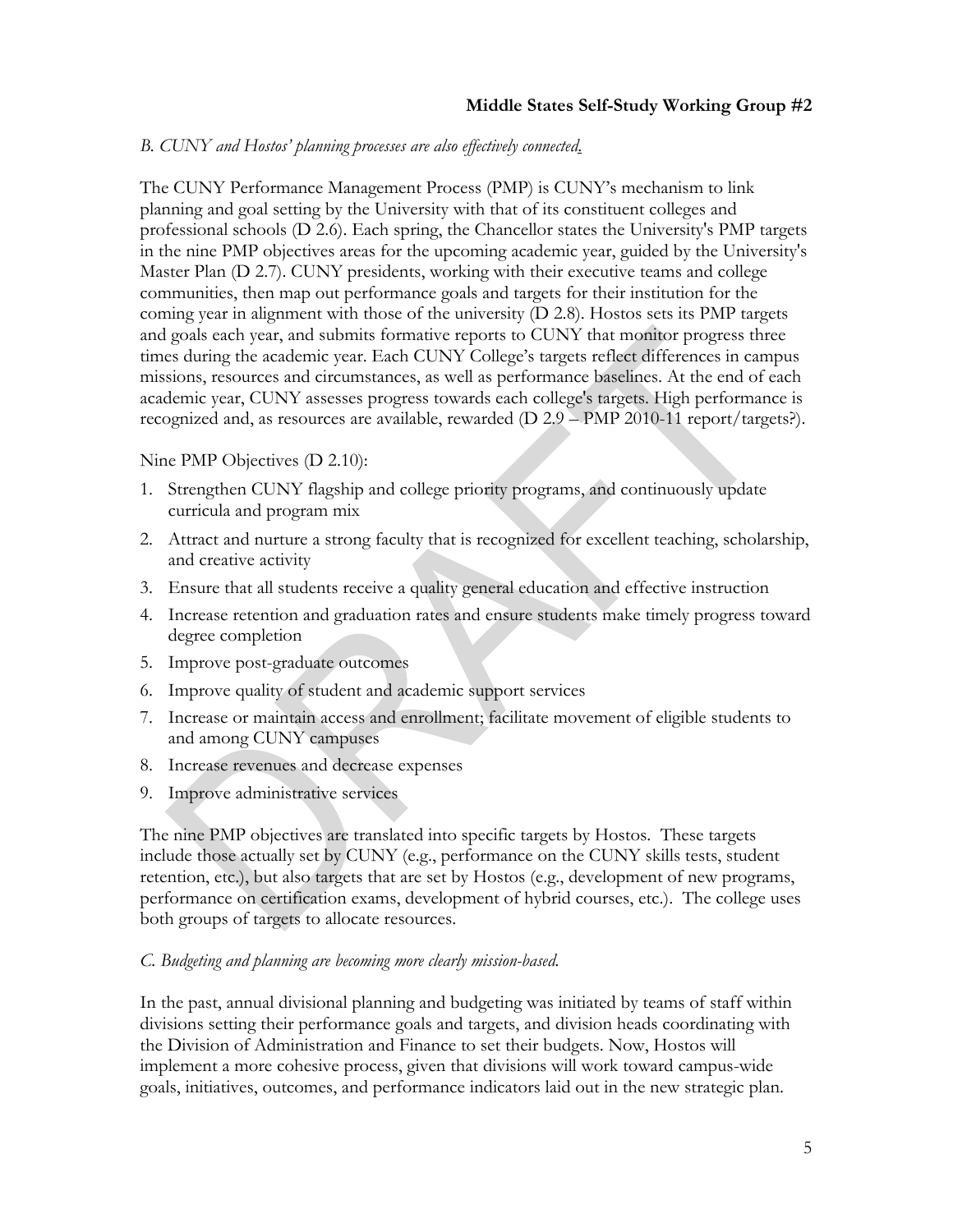As discussed by Working Group #1 relative to Standard 1, Question 1the new plan was developed following input from students, faculty, staff, and external stakeholders. The process included focus groups, surveys, Office of Institutional Research (OIR) data and analysis of recent student demographics, enrollment and performance trends, and a literature review examining trends underway in community colleges across the country. The approved plan outlines an implementation process that requires ongoing, deep engagement of students, faculty, and staff, to help the college become more proactive and transparent in working toward common priorities.

# **Question 2: How could the different plans of the college, such as the strategic plan, the academic plan, the enrollment management plan, the technology plan, the financial plan, and the capital facilities master plan be better aligned to support institutional renewal?**

#### *A. Strategic planning serves as the "umbrella."*

Hostos is currently working on better alignment of college plans, using the new 2011-16 strategic plan as the overarching planning "umbrella" under which all other plans operate in an aligned fashion.

#### *B. Annual operating plans describe divisional activities to implement strategic planning priorities*

Each year, divisions creates annual plans outlining activities for the coming year – in the past, aligned with the goals and activities outlined in the 2003-08 strategic plan and now to be aligned with the 2011-16 strategic plan.

The new strategic plan lays out a clear process for annual divisional operational planning that will bring the campus together to implement common goals, initiatives, outcomes, and performance indicators  $(D^*)$ . It also requires staff and faculty to align all other plans – new or existing – with these operating plans, so everyone is moving in a coordinated direction.

Existing plans that will become aligned under annual operating plans include:

- Annual operating technology plans mandated by CUNY since the creation of the annual CUNY technology fee allocation in 2005
- Semi-annual enrollment management plans an internal Hostos document used to gauge allocation of faculty resources to programs and courses based on enrollment projections
- Annual financial plans an internal Hostos document that tracks annual expenses against CUNY revenues and other financial resources given to the college
- Periodic academic plans required by CUNY to project future enrollment by academic programs (helps determine course and program staffing needs)
- Capital facilities master plans required by CUNY to address physical plant needs based on the academic program plan and enrollment projections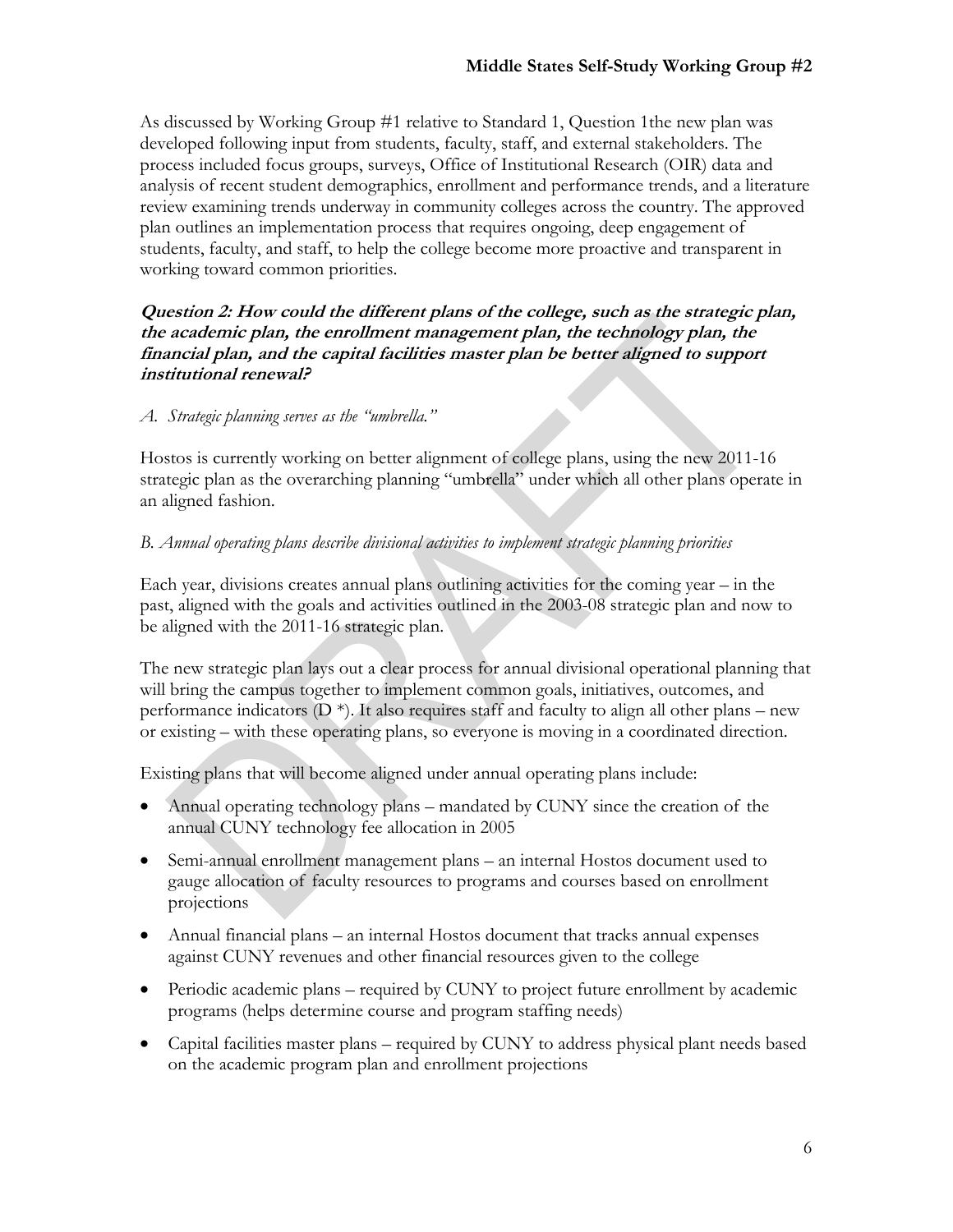# **Question 3: What issues should Hostos be planning for? How can an integrated system of planning and resource allocation help address those issues?**

Input from more than 525 individuals, combined with OIR research on student demographics (D 2.16), enrollment and performance trends (D 2.17), and a literature review on trends experienced by community colleges nationally (D 2.18), illuminated the following organizational strengths and opportunities to leverage, and challenges to confront as Hostos embarks on its next college-wide plan.

#### **Hostos' Ten Core Strengths and Opportunities**

- **1. Enduring commitment to non-traditional students.** Hostos was created as a result of the commitment and passion of a community that understood the value of higher education. Serving the higher educational needs of people from communities historically excluded from higher education remains core to Hostos' mission.
- **2. Thriving signature programs.** Hostos has a reputation for some strong signature academic programs (allied health, dual degrees), student services (leadership, athletics, disabilities programs), and community service programs (the Hostos Center for Arts and Culture, volunteer efforts by students in the Hostos Leadership Academy, Hostos' free dental hygiene clinic).
- **3. Ambitious and dedicated students, faculty and staff.** Students come to Hostos to transform their lives. And Hostos' talented faculty and staff take great pride in serving a community of learners who don't typically come from privilege.
- **4. Diversity and multilingualism.** For Fall 2010, students at Hostos indicated that they are from more than 115 different countries around the world and speak at least 80 different languages (D 2.20). Students at Hostos receive a global education in a truly diverse and international environment.
- **5. History of community engagement.** Hostos' history breathes meaning and life into its work – from everyday activities to plans for the future. Hostos has a rich legacy of serving the communities of color reflected in the demographics of the Bronx.
- **6. Strong sense of community on campus.** Hostos is like a family. Faculty and staff are among the students' biggest fans and serve as role models for students. And students support each other inside and outside the classroom.
- **7. Accessibility locations in hub areas of the South Bronx and Washington Heights.** Both locations are situated at major intersections just steps from express subway stations and bus stops, and close to major highways.
- **8. Stability and growth in key administrative capacity areas.** Hostos has remained financially solvent and even grown in key areas, expanding the footprint of the campus,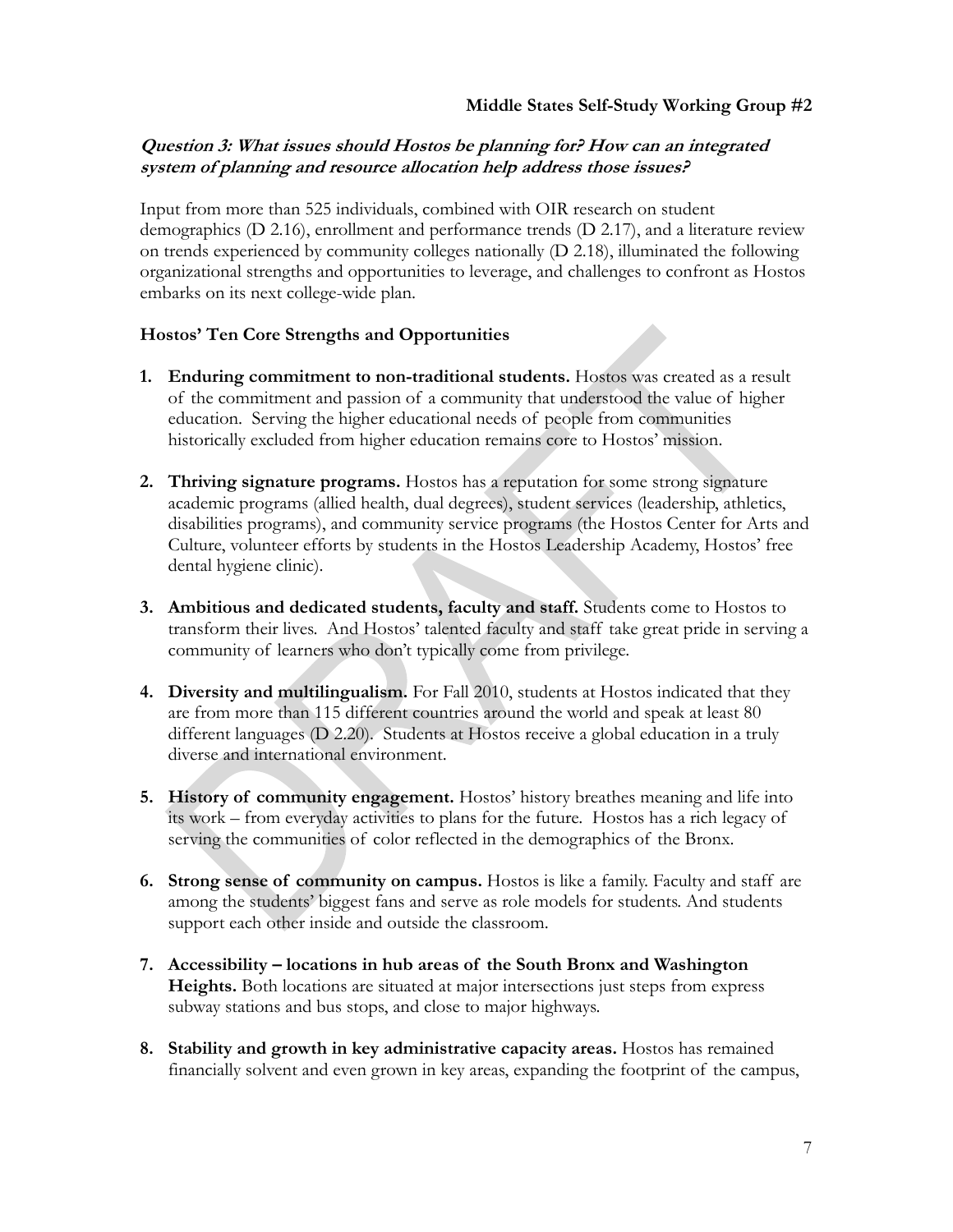and innovating the use of technology in the classroom and in support of operations and facilities.

- **9. Spotlight on community colleges.** As more and more of this nation's leaders, from Chancellor Goldstein to President Obama, call attention to the critical role community colleges can play in revitalizing the U.S., Hostos can leverage new funding streams and supports to demonstrate its value and impact.
- **10. Adaptability.** Hostos is known for its ability to capitalize on the strengths of its community, for its willingness to experiment and innovate, and for its capacity to adjust to difficult circumstances.

# **Hostos' Ten Core Challenges**

- **1. Enrollment booming (a challenge and opportunity).** Over the past 10 years, enrollment at Hostos has almost doubled, from 3,118 to 6,187 students, with about a 25 percent increase in the number of FTEs. Headcount enrollment peaked above 7,000 in 2011-12.
- **2. Fiscal Woes in State and City**. With the condition of State and City budgets still uncertain, Hostos could potentially sustain significant cuts to its operating budget in the next few years.
- **3. Limited space and funds for building maintenance/improvements.** Hostos lacks room to grow, and has limited funding to maintain state-of-the-art facilities much less expand to meet the needs of its increasing enrollment.
- **4. Replacing retiring faculty.** Eight faculty retired in spring 2011. Despite the fact that CUNY recently ended its hiring freeze and gave the green light to hire 24 faculty, replacing retiring faculty will still be a challenge in coming years. With between 20-30 faculty expected to retire by 2016, Hostos will have to be strategic in ensuring that replacement of faculty lines becomes a priority as new dollars are identified.
- **5. Challenges facing remedial/ developmental students.** More than 85 percent of each entering freshmen class must take at least one remedial/developmental course and upwards of one-third of these students are triple remedial.
- **6. Collaboration with other academic institutions.** Hostos could do more to build relationships with local high schools and four-year colleges, to ensure smooth transitions as students continue their education.
- **7. Navigating external politics of support.** Hostos could strengthen engagement with policy makers and funders so legislation and grants programs are more responsive to the needs of educationally and economically disadvantaged students.
- **8. First year retention.** As with many community colleges across the country, first year retention is a challenge. While Hostos' retention rate has improved significantly since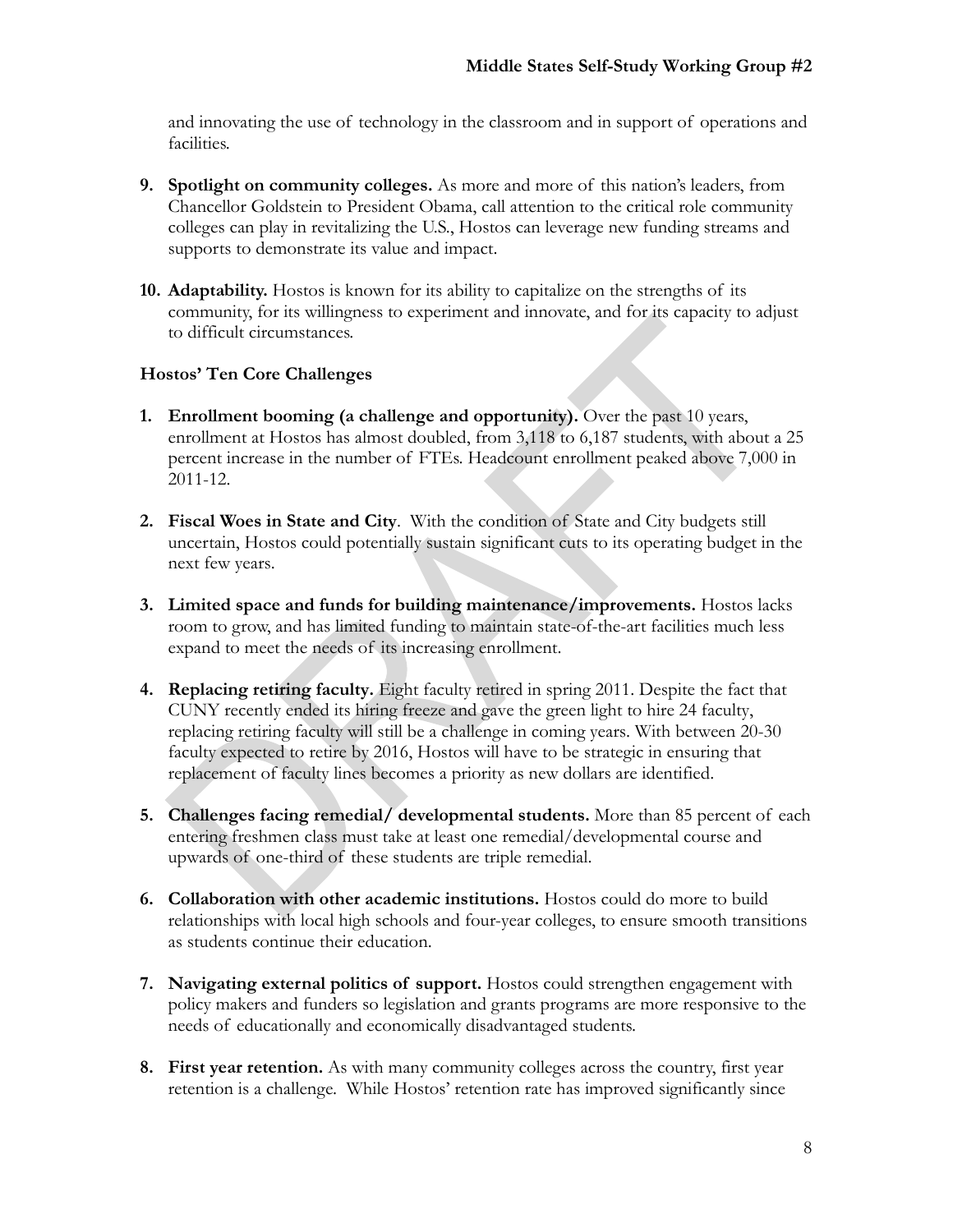the last Middle States visit, about 40 percent of Hostos freshmen drop out/stop out before their second year.

- **9. Remaining competitive as other higher education institutions expand.** When asked, "why did you come to Hostos?" students consistently say they heard about it word-of-mouth. In an environment of increasing competition with educational proprietary systems, Hostos must do better at marketing and communicating its value and brand.
- **10. High unemployment facing Hostos' service population.** Hostos students come from communities with grim employment-related statistics, where unemployment is almost double that of New York City as a whole. (D-\*) High poverty rates also affect many Hostos' students.

Just because a higher education organization focuses on learning does not mean that it is a learning organization. Learning organizations employ linked planning and assessment systems to ensure their vibrancy and potential for transformation. And they tend to be more effective, since these linked systems allow the organization to innovate and adapt via continuous improvement processes. (Senge, 1990, Middaugh, 2010)

With the implementation of Hostos' new strategic plan, the college will build systems that better assess progress toward achieving planned goals – in courses, throughout programs, and across the institution. It will also create processes that connect the various plans of the college via interrelated assessment mechanisms, so everyone can better understand the effectiveness of the college's services and programs and so that we can more strategically deploy our assets (e.g., faculty and staff, space, revenues, etc.).

All of this work will fall within the college's efforts to create a strong culture of continuous improvement and innovation, one of the five goals of the new plan  $(D^*)$ . This goal was set because we realize that unless Hostos can more consistently and comprehensively answer the question "how are we doing?" it cannot demonstrate if the college is effectively achieving its mission. Assessment will also be key to long-term institutional success, as Hostos, like other community colleges, adapts to higher enrollments with tighter budgets.

# **Relationship to Other Standards**

Planning, resource allocation, and institutional renewal relates to many other standards. However, Hostos' Standard 2 questions most relate to the following other working group standard and question.

| Working |                       |             |
|---------|-----------------------|-------------|
| Group   | Standard              | Question(s) |
|         | 1 – Mission and Goals |             |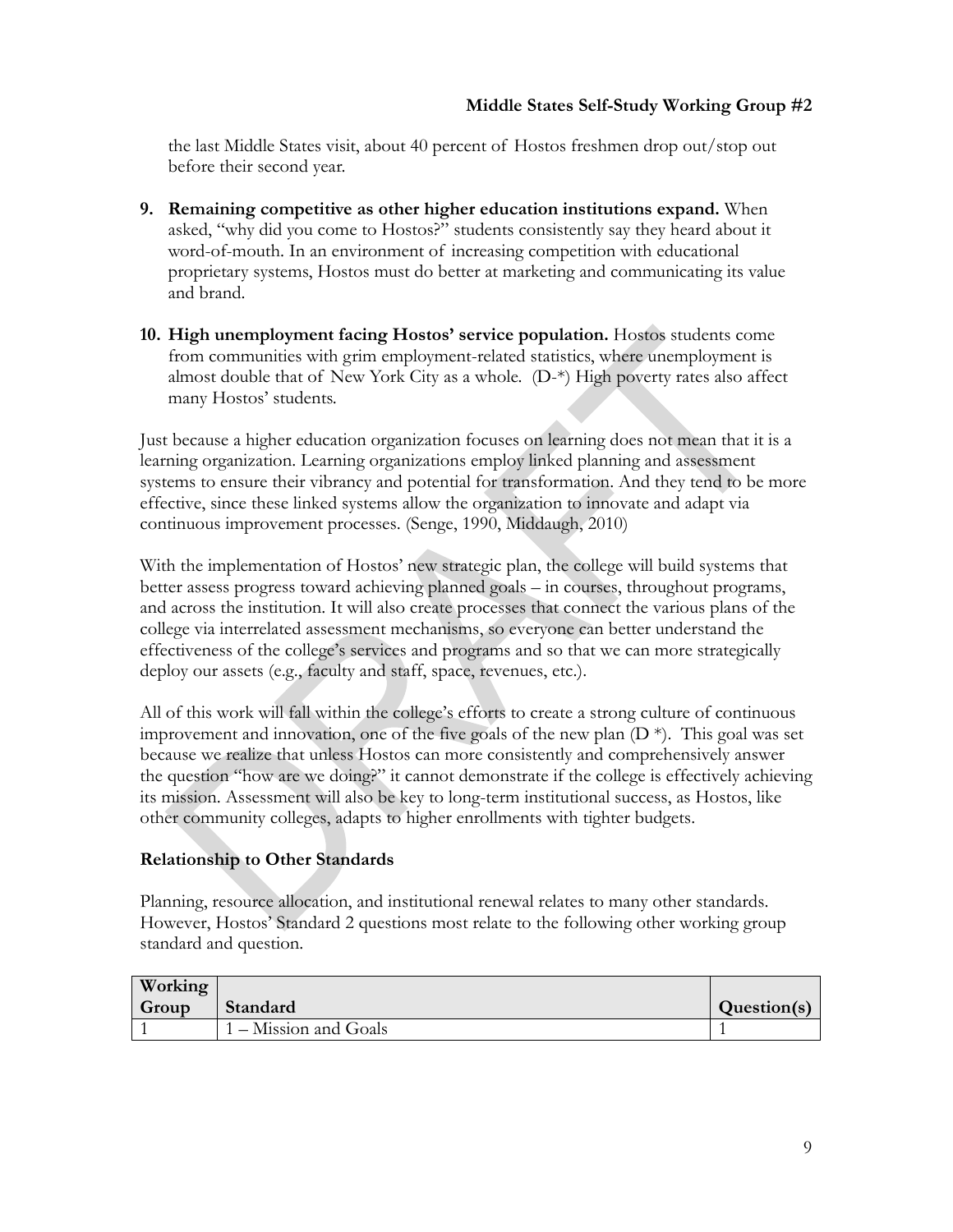#### **Recommendations**

- 1. Make the CUNY and Hostos budgeting processes more transparent to the Hostos community and more publicly communicate the different ways in which the college is financially resourced. For example, Hostos could should publish budget information on its website and host some open forums where the budgeting process is explained.
- 2. Strengthen discretionary revenue fundraising. This is a crosscutting recommendation, also referenced by Working Group #1, to decrease dependency on CUNY's formuladriven budget process.
- 3. Analyze best use of college's financial resources, using new strategic plan as a frame, to support the goals and strategies outlined for 2011 – 2016. Indicate distinction between tax levy funded and non-tax levy funded resources.
- 4. Strengthen planning at Hostos by setting guidelines related to engagement, assessment, and reporting, and creating aligned planning systems. For example:
	- Revisit all major existing plans (e.g., enrollment management plan, facilities master plan) in light of the new strategic plan to ensure goals alignment.
	- Establish clear guidelines for the creation of new plans, including annual operating plans across divisions. The processes, the formation of timelines, and the expectations for engagement, assessment, and sharing of updates should be clearly laid out.
	- Ensure that all new plans are developed via inclusive processes and communicated to the larger Hostos community to ensure increased engagement across the ranks of faculty, staff, and students.
	- Formalize plans by balancing its ideal state and day-to-day realities. Consider current state and desired future state in development of annual operating plans—follow pragmatic steps to achieve alignment outcomes.
	- Identify planning and resource allocation best practices at similar institutions and explore how these insights might influence the implementation and alignment of Hostos' systems moving forward.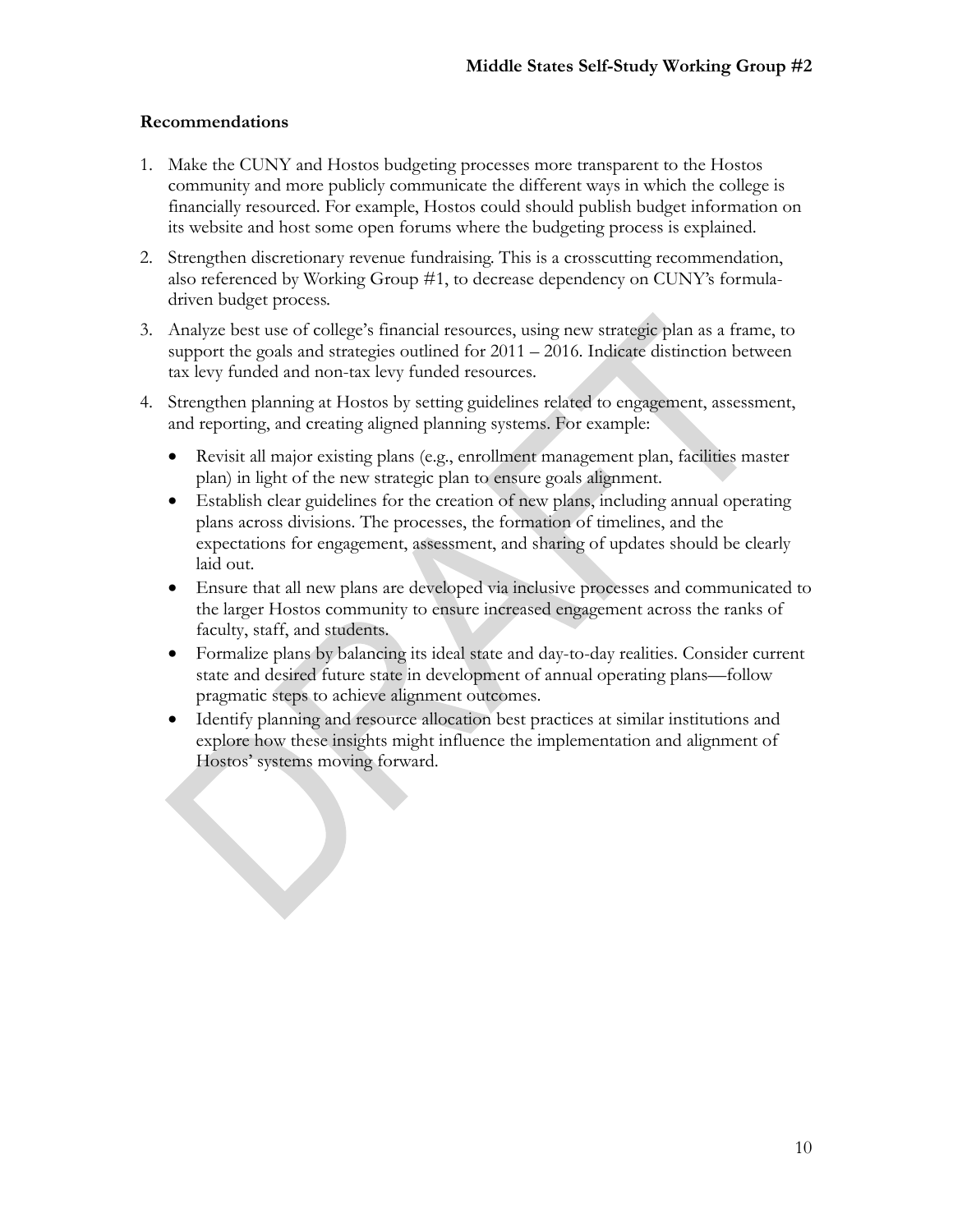#### **Standard 3: Institutional Resources**

*The human, financial, technical, physical facilities, and other resources necessary to achieve an institution's mission and goals are available and accessible. In the context of the institution's mission, the effective and efficient uses of the institution's resources are analyzed as part of ongoing outcomes assessment.* 

#### **Summary of Findings and Conclusions**

Hostos has access to the human, financial, technical, physical facilities, and other resources necessary to achieve its mission and goals. However, like many other community colleges across the country, Hostos is experiencing two competing forces – dramatic enrollment increases and significant financial uncertainty – especially given that all CUNY college operating budgets are, by CUNY mandate, solely funded from tax levy funds. CUNY colleges have, in their favor, the CUNY Compact, a relatively recent, innovative model of financing the CUNY system, which should increasingly protect individual colleges from financial downturns. However, like other CUNY schools, Hostos would be wise to strengthen discretionary fundraising efforts via its Foundation and coordinated efforts across divisions.

Assessment is key to knowing the extent to which resources are used efficiently and effectively. Although Hostos takes some steps to assess human, financial, technical and facility expenditures at divisional levels, Hostos could do better at assessing the effective and efficient use of resources across the institution. We expect these types of assessment efforts will improve with the implementation of Hostos' new strategic plan, which calls for more formal feedback loops that link planning, implementation, and assessment, starting in 2011- 12.

Working group 2 concluded that Hostos meets the fundamental elements of this standard. The evidence of these findings and conclusion is presented in the following report.

# **Working Group 2 – Standard #3 Report**

# **Question 1: How does Hostos' budget process respond to faculty and administrative needs? How inclusive is the process?**

As discussed in response to Standard 2, Question 1, each year divisional vice presidents at Hostos engage in consultative planning processes with their faculty and staff to identify budget priorities for the upcoming year. These form the basis for Hostos operating budget (D 2.37), which is developed in accordance with the CUNY budget process and timetable (D 2.38). They also help identify targets for discretionary fundraising efforts undertaken by the Hostos Foundation, the Office of Academic Affairs, and the division of Institutional Advancement.

An innovation in CUNY's financing model has also allowed Hostos to more effectively and inclusively budget for faculty and administrative needs. In 2003, CUNY's Chancellor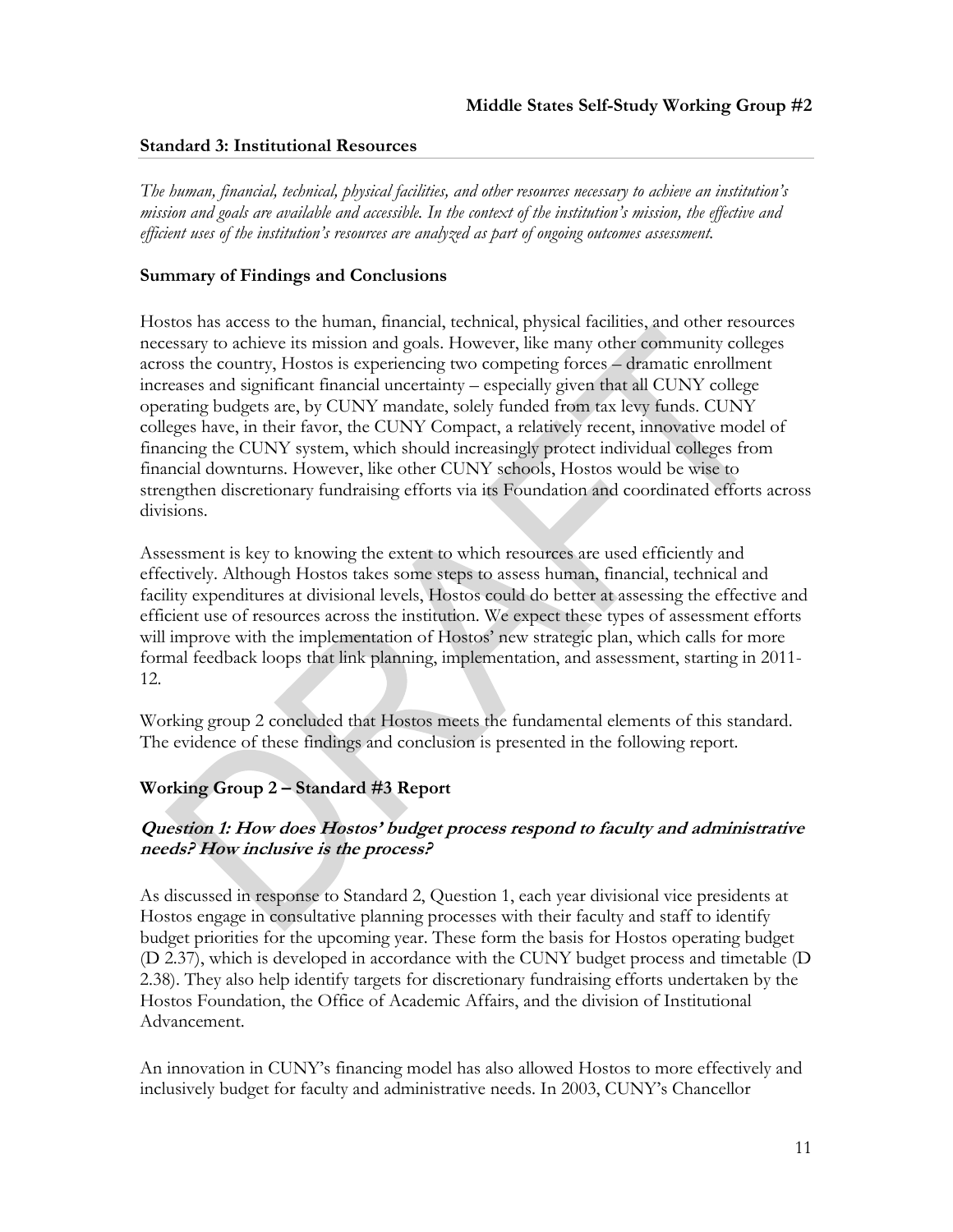Goldstein realized that CUNY needed to create a financing model that protects constituent colleges, as well as students, from the economic uncertainties that undermine sustainability and growth. This gave rise to the CUNY Compact described in Table 3.1 below.

#### T 3.1 What is the CUNY Compact?

The CUNY Compact is a financing model guaranteeing that New York's financial support of CUNY won't diminish in the next five years unless a fiscal emergency is declared. Prior to the CUNY Compact, funding for public higher education in New York was determined on a year-to-year basis. This discouraged long-term investment and made public universities vulnerable to economic downturns. Students were hurt when large, unexpected tuition increases were used to cover operating expenses unmet by insufficient public funding.

In order to increase public support, keep tuition manageable, and create new revenue sources within the University, Chancellor Goldstein proposed, and the Board of Trustees supported the creation of the CUNY Compact. This investment plan delineates shared responsibility for financing the University among government, the University, its alumni and friends, and its students.

#### The CUNY Compact requires:

- A state "maintenance of effort" commitment not to reduce financial support over the prior year, although it may increase it.
- Modest but regular tuition increases, instead of erratic, jumps of up to 40 percent, usually in bad economic times when students could least afford it. Now tuition cannot exceed the rate of inflation.
- More philanthropic contributions, which have risen from \$35 million a dozen years ago to more than \$200 million a year now. Constituent colleges are also expected to ramp up fundraising.
- More efficient operations through increased attention to identifying greater efficiencies, restructuring, and improved productivity.
- Each campus to convene a faculty and staff committee to determine the annual allocation of discretionary Compact revenues

The Compact asks the State and the City of New York to cover the University's mandatory costs (such as energy and labor contracts) and at least 20 percent of the academic initiatives in CUNY's fouryear master plan. The remainder of the funding for investments comes from the University, in the form of increased philanthropic revenues, internal restructuring and efficiency measures, managed enrollment growth, and tuition increases, not to exceed the Higher Education Price Index over the life of the plan.

A critical part of the Compact is that revenue from tuition increases, or, in years where CUNY decides not to increase tuition, additional revenue provided by the state goes exclusively toward funding programmatic initiatives in the CUNY Master Plan (D \*), with input from CUNY students and faculty on each campus. Since the Compact's creation, CUNY has been able to hire 800 full-time faculty across CUNY colleges, 10 of whom were positioned at Hostos to cultivate library collections and academic support services, and to improve student support services – an allocation of faculty resources that squarely met with Hostos-identified needs (D 2.40).

In addition to Compact revenues, in 2004-05, the Mayor's Office created the Community College Investment Program (CCIP), a one-time discretionary funding pool for CUNY community colleges to support additional hiring of full-time faculty and staff to support student services (D 2.41). CCIP funding led to the creation of 17 new faculty lines at Hostos. See Appendix 3.1 for more details on the allocation of CCIP funding to support faculty and other lines at Hostos.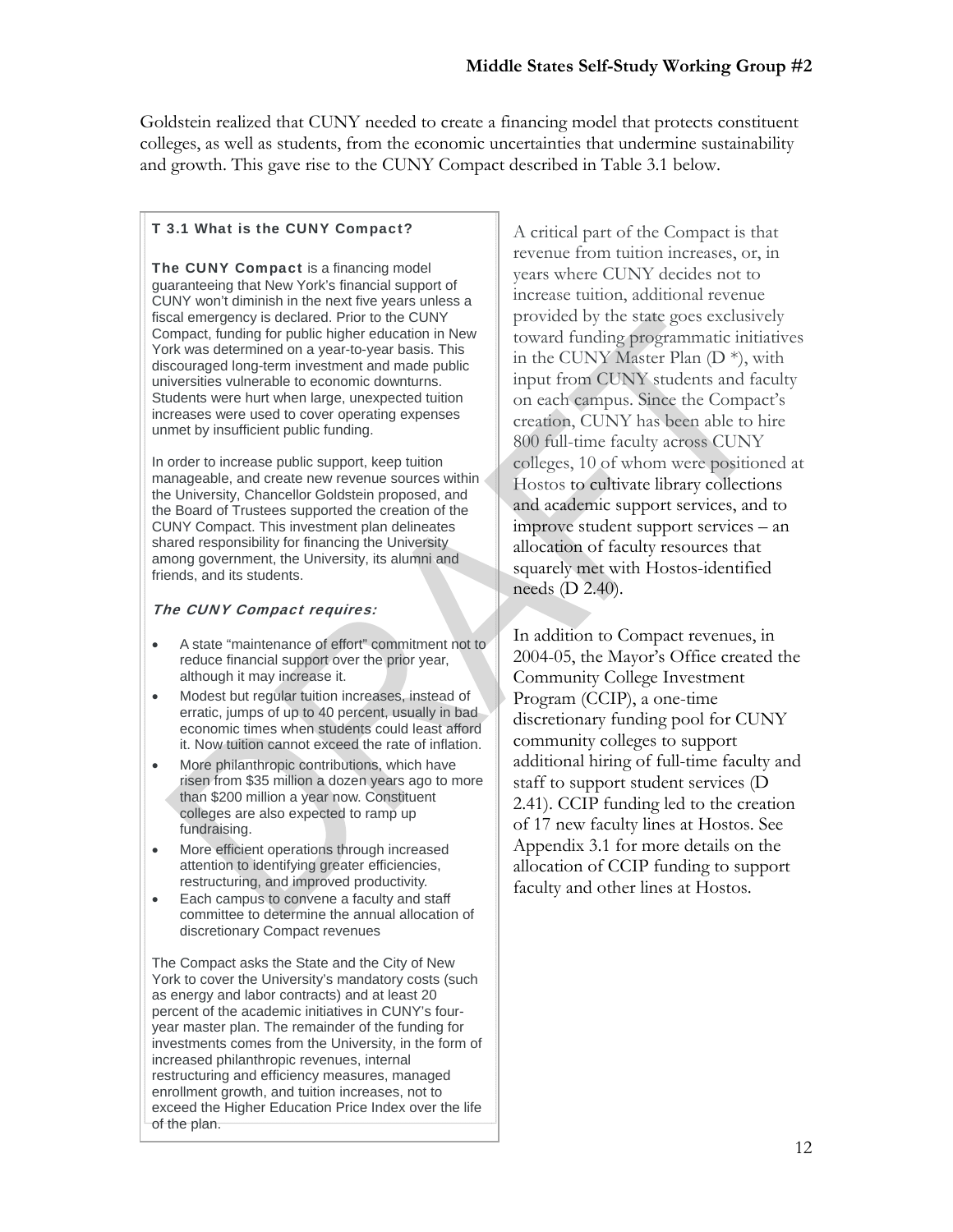# **Question 2: What steps have been taken to assess how effectively resources are allocated and expended? Has anything changed as a result?**

Working Group 7 provides a detailed analysis of assessment mechanisms in response to Standard 7, Question 2. In addition, Working Group 3, in response to Standard 5, Question 2 also covers similar areas in their analysis of how well the college assesses and measures administrative effectiveness within each division. However, the focus of this question is about the steps Hostos takes to assess how effectively it is allocating and expending human, financial, technical, and physical facilities resources. While all assessment, to some degree, connects to resource allocation, the two primary formal mechanisms utilized to make resource allocation decisions include divisional year-end reports (D 2.43) and the performance analysis on the CUNY PMP (D 2.44). While additional regular assessment mechanisms are in place that inform resources allocation, from outcomes assessment (D 2.45), to student experience surveys (D 2.46), and reports generated by Hostos' OIR (e.g., skills test results analyses, CPE analyses, enrollment management analyses, course and program assessment analyses, term profiles, etc.) (D. 2.47), the feedback loops between these assessment mechanisms and decision-making are less formal. Table 3.2 below provides additional details.

| <b>Assessment Mechanisms</b>           | <b>Purpose</b>                                                           | <b>Examples of impact</b>                                                                                                                      |
|----------------------------------------|--------------------------------------------------------------------------|------------------------------------------------------------------------------------------------------------------------------------------------|
| Divisional Year-End Reports<br>$(D^*)$ | Departments and units<br>prepare reports for<br>divisional VP, which are | Allocation decisions made for faculty lines to<br>specific departments                                                                         |
|                                        | personnel, space,                                                        | aggregated to project future Space secured for program expansion                                                                               |
|                                        | technical, and financial<br>needs                                        | Used to project budgetary needs for divisions                                                                                                  |
| CUNY PMP (D*)                          | and targets across                                                       | CUNY's alignment of goals   Informs the CUNY budget process                                                                                    |
|                                        | constituent colleges                                                     | Performance across campuses drives the setting<br>of future goals by CUNY, to which each campus<br>must develop specific targets for that year |
| <b>OIR Reports</b>                     | <b>CPE</b> analysis                                                      | Allocation decisions made impacting faculty<br>release time, faculty development activities, and<br>CPE prep workshops for students            |
|                                        | <b>CUNY</b> skills test analysis                                         | Allocation decisions made for CUNY skills test<br>prep workshops                                                                               |
|                                        | Retention and grade<br>analysis                                          | Allocation decisions made for SDEM retention<br>activities                                                                                     |

T 3.2: Primary Formal Mechanisms for Resource Allocation Assessment at Hostos

Hostos has taken steps to strengthen the rigorousness of the connection between assessment and resource allocation with the creation of its new strategic plan  $(D^*)$ . The plan not only calls for the creation of more formal mechanisms that link planning/budgeting and assessment, but it also outlines an approach to systematize environmental scanning on campus, a process by which Hostos can keep more current with the external forces, such as economic, social, and political trends and events, that can impact the effectiveness of resource allocation on campus.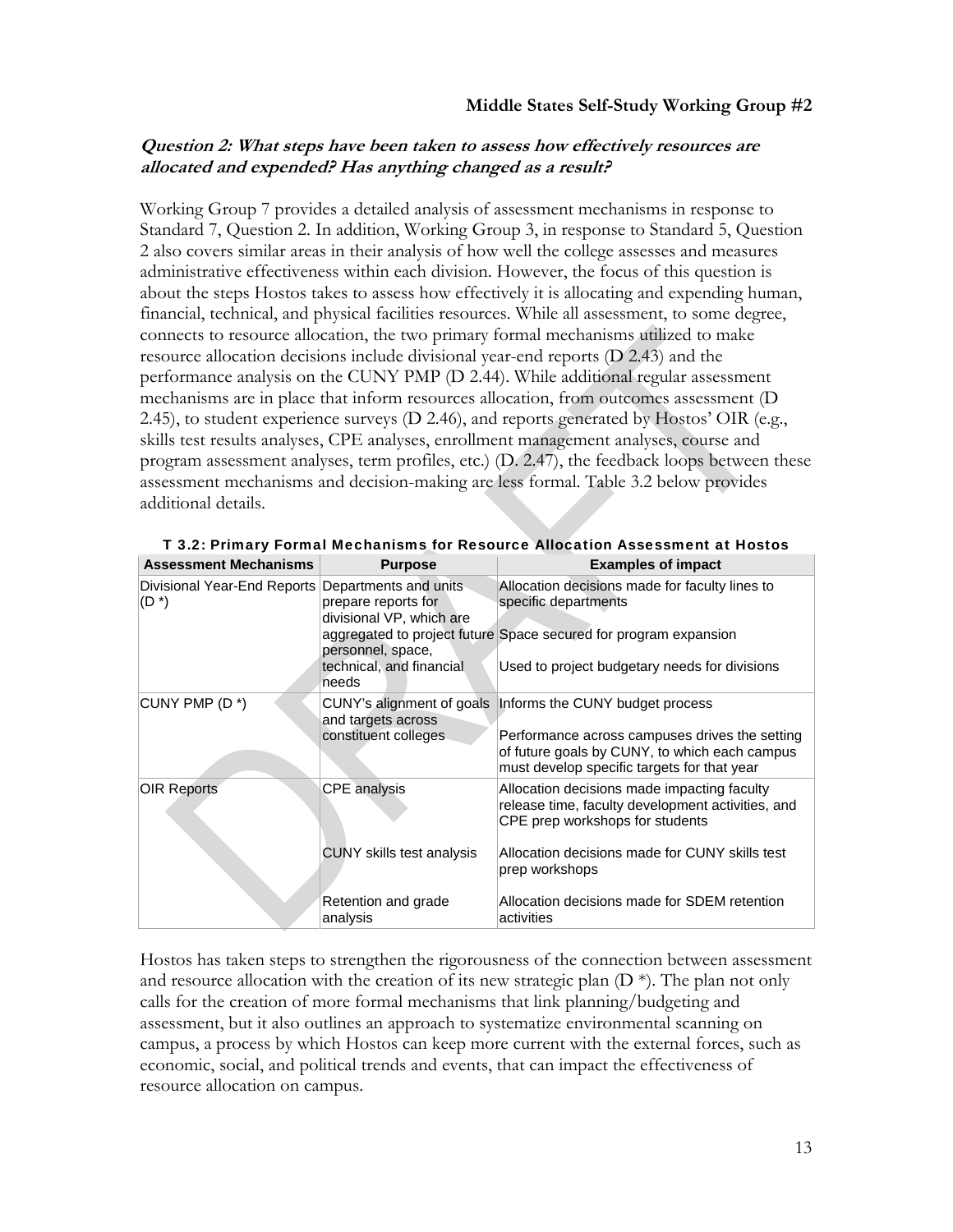# **Question 3: How are Hostos' goals for expanding the development of technology aligned with its mission?**

A. *Hostos ensures that technology goals are aligned with its mission by setting these goals via decisionmaking processes that include staff, faculty, and students*

As far as the overall planning and oversight of technology goals is concerned, the college's major stakeholders are represented on the two technology committees: the Information Learning Commons (ILC) Advisory Council and the Technology Fee Committee.

The ILC Advisory Council concept was conceived in 2007 to help students and faculty access technology-based resources across campus that augment curricular activities. Since then, the ILC has evolved to become an active committee co-chaired by representatives from the Office of Academic Affairs and the Information Technology unit within the Division of Administration and Finance. This dynamic committee includes representation from faculty, the office of Educational Technology, the Academic Computing Center, Career Services, the Library, and Information Technology.

The ILC's charge is to make recommendations to the Technology Fee Committee, to ensure responsiveness to the ever-changing needs of our students. The Technology Fee Committee also has representation from across the college, including all divisions and from student government. Its mandate is to approve projects and the allocation from the student technology fee. See Appendix 3.2 for a breakdown of student technology fee expenditures from FY 2006-FY 2010.

Through the collaborative work of the ILC and Tech Fee Committee, Hostos has innovated a number of successful technology initiatives on campus, including:

- Established a common platform for facilitating the reservation of technology by faculty (D 2.48)
- Created the Hostos Academic Learning Center for tutoring and academic support (D 2.49)
- Enhanced library support services and technology resources (D 2.50)
- Implemented a Hostos Student Rewards Point Program which rewards students for participating in a variety of workshops, surveys, and other co-curricular activities including early bursar payments (D 2.51)
- Established standards for smart classroom implementation and use (D 2.52)
- Improved coordination amongst various student and faculty servicing technology areas to ensure a consistent approach and response to requests for information
- Established "commons" areas across the campus for informal group learning and interaction
- Expanded the open lab to include a commons/instructional space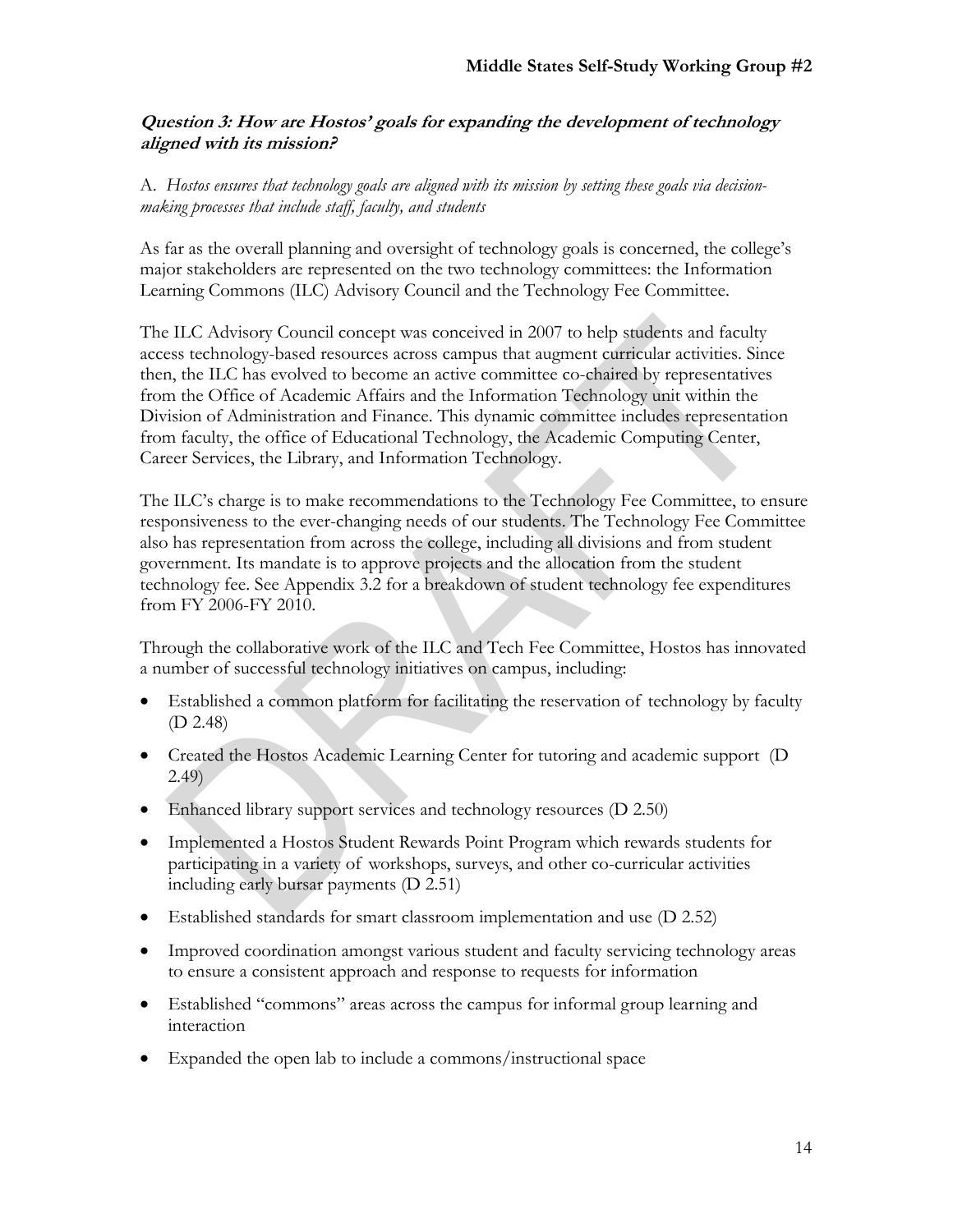B. *Although the college is currently working on its new technology plan, analysis shows that Hostos' technology goals are either explicitly or implicitly aligned with the six core mission concepts in a number of ways – from broad policy to the delivery of specific programs and services*

Hostos' mission – explicitly and implicitly – informs the setting of technology goals on campus. Leading examples include the following.

To increase the accessibility of its programs and services, Hostos offers a variety of online and partially online programs and courses in order to increase the availability of higher education. The college currently offers approximately 10 fully online courses and 25 hybrid or blended courses per semester, and in doing so, provides the college experience to harder to reach student populations, including: those students who would be unable to study during traditional time blocks or class periods; and those whose disabilities limit their mobility (D 2.53). Hostos students also benefit from the CUNY e-Sims portal, which allows students to electronically register for courses, access their transcripts, and view course schedules and grades (D 2.54).

In recognition of the college's commitment to diversity and multiculturalism, as well as to increase access to higher educational opportunities for non-English speaking and alternatively-abled populations, the college's website is available in both English and Spanish, and the Office of Services for Students with Disabilities provides a comprehensive combination of facilities, equipment, and support services for students who require assistive technology resources (D 2.55).

Skills development and intellectual growth, likewise, are addressed by the college's technology strategy (D 2.56). Currently, there are is one drop-in computer labs with 100 computers, pre-loaded with a variety of popular software packages. The labs and a Help Desk are accessible seven days per week. In addition, the digital programs at Hostos offers its student's access to the Apple Collaborative Lab housing 28 machines fully loaded with a wide assortment of media software. The college currently has 12 "smart" classrooms—with an additional three to be completed by September 2011, and 8 more in January 2012—that provide students with access to the latest in educational technology, and provide the opportunity for students, particularly those attempting to enter the teaching profession, to receive training on how to use this technology. In addition, students are provided with a comprehensive series of free workshops on technology, usually more than 100 per term. Faculty, likewise, are able to not only schedule more specialized workshops for their students, but are also able to receive extra training themselves in order to incorporate the latest technology into their pedagogies.

Ever mindful of increasing our students' socioeconomic mobility, the college has created new academic and certificate programs, in areas of projected high labor market demand that relate to technology, including digital design and digital music (D 2.57).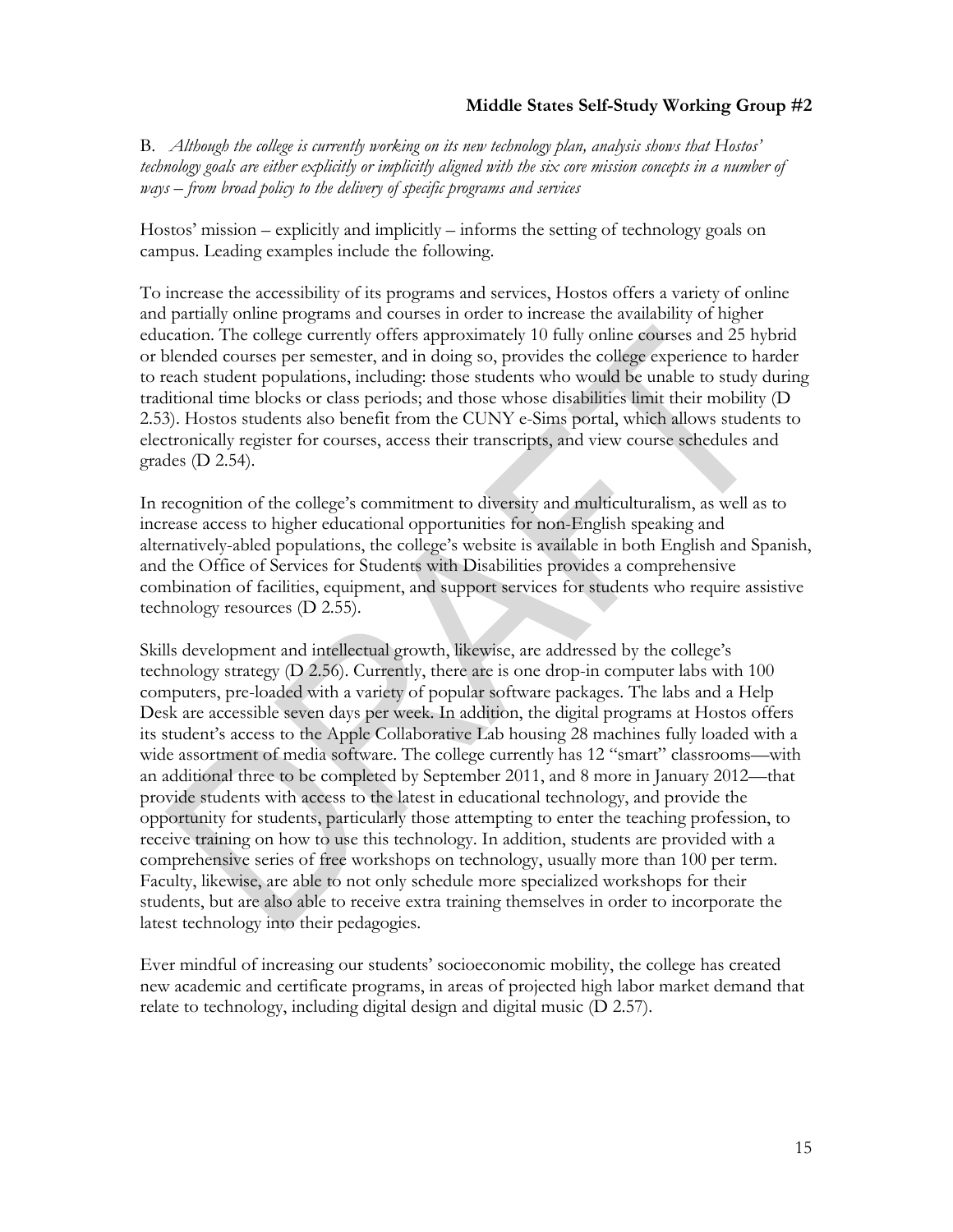# **Question 4: To what extent do Hostos' fundraising strategies support academic programs and scholarships to students?**

Since the creation of the CUNY Compact, all CUNY colleges have been required to enhance unrestricted, discretionary fundraising efforts in support of a variety of college needs, including academic programs and scholarships (the Compact is described earlier in response to Question 1 of this Standard) (D \*). At Hostos, the Division of Institutional Advancement and the Hostos Foundation are now the two primary entities responsible for fundraising, although all college divisions have a hand in developing discretionary (non-tax levy) fundraising strategies to support academic programs and scholarships for students. Key examples of fundraising strategies that support academic programs and scholarships include the following.

Since 2003-04, the Alumni Relations Department (created in 2003) and the Hostos Foundation (created in 2002) have raised \$1,344,526 solely from annual fundraising events – with  $80\%$  of funds raised  $(\$1,075,621)$  going to students for scholarships and emergency needs-based grants, and 20% (\$268,905) allocated to support academic programs. Hostos has also raised \$230,000 toward an endowment that can be applied toward scholarships and in support of academic programs (D 2.59).

Hostos has received state-administered Perkins funding since 2000, and received Title V Department of Education federal funding between 2004 and 2009. Through these and other smaller grants managed via coordinated, cross-divisional efforts, Hostos has raised more than \$8.35 million in grant funding since 2003-04, all of which has been allocated in support of academic programs and student services (i.e., with more than \$6 million, or about 75% for academic programs).

Table 3.3 below provides additional details.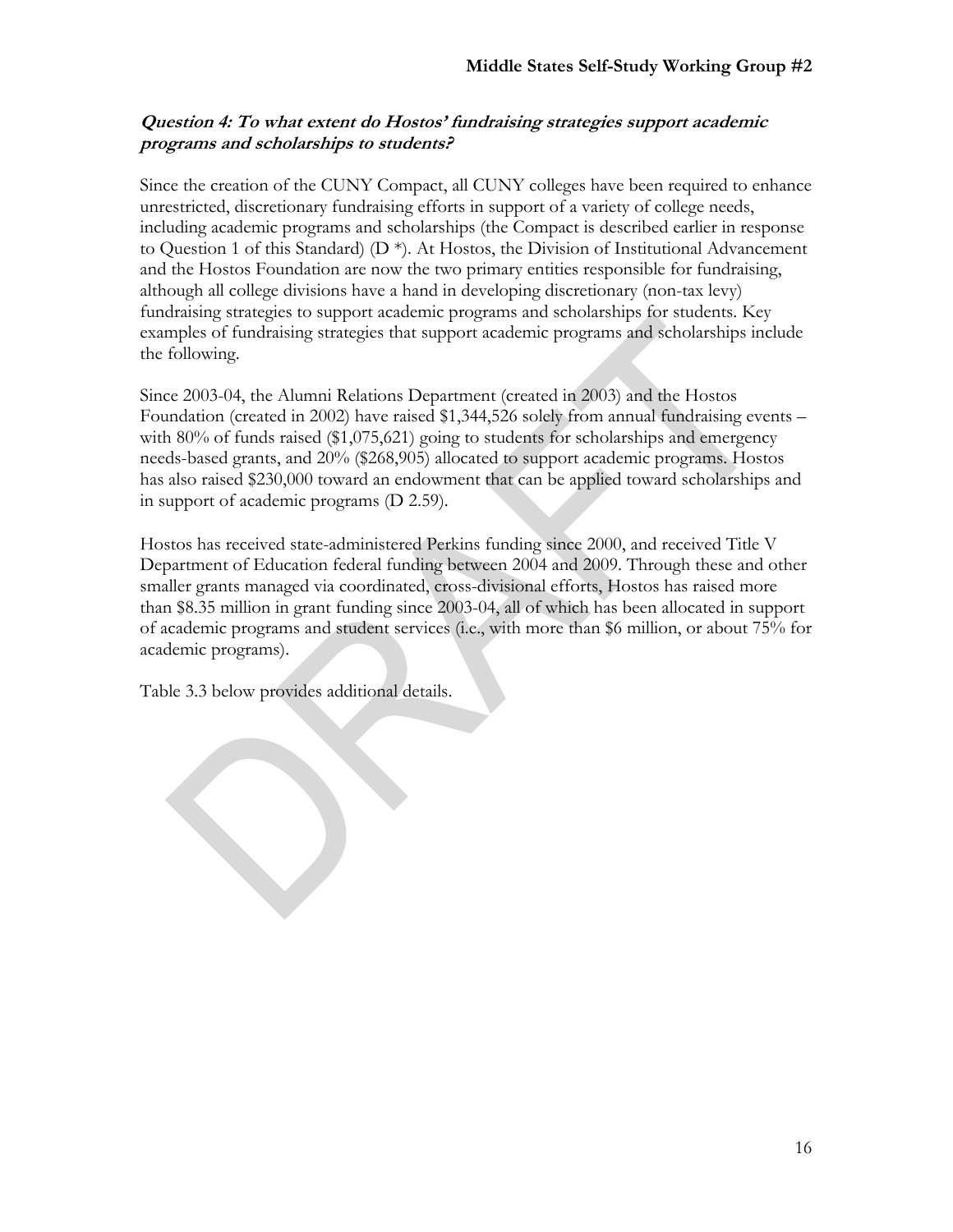| <b>Funding Sources</b>                 | 2004-05 | 2005-06   | 2006-07   | 2007-08   | 2008-09   | 2009-10   | 2010-11 | <b>TOTAL</b> |
|----------------------------------------|---------|-----------|-----------|-----------|-----------|-----------|---------|--------------|
| Events                                 |         |           |           |           |           |           |         |              |
| Annual Gala                            | 140,179 |           |           | 366,310   |           | 135,845   | 240,745 | 883,079      |
| Golf Outing *                          |         |           | 147,310   |           | 91,210    |           | 70,346  | 308,866      |
| Noche De Danza Event                   |         |           |           |           | 35,400    |           |         | 35,400       |
| Circle of 100/Dental Hygiene Event     |         |           | 7,100     | 25,125    | 18,053    | 43,380    | 40,492  | 134,150      |
| Investment Gain/(Loss)                 |         | 8,161     | 38,010    | $-41,049$ | $-87,050$ | 39,960    | 24,999  | $-16,968$    |
| Sub-Total                              | 140,179 | 8,161     | 192,420   | 350,386   | 57,613    | 219,185   | 376,582 | 1,344,526    |
|                                        |         |           |           |           |           |           |         |              |
| Grants                                 |         |           |           |           |           |           |         |              |
| William T. Morris                      |         |           |           | 40,000    | 40,000    | 40,000    |         | 120,000      |
| Title V Funds (including<br>Endowment) | 542,317 | 545,564   | 496,745   | 485,272   | 498,906   |           |         | 2,568,804    |
| Perkins III & IV Programs              |         | 899,927   | 1,103,129 | 1,164,846 | 862,987   | 985,855   |         | 5,016,744    |
| Other                                  |         | 152,812   | 104,420   | 49,263    | 118,297   | 69,097    | 154,056 | 647,946      |
| Sub-Total                              | 542,317 | 1,598,303 | 1,704,294 | 1,739,381 | 1,520,190 | 1,094,952 | 154,056 | 8,353,494    |
|                                        |         |           |           |           |           |           |         |              |
| <b>Total Revenue</b>                   | 682,496 | 1,606,464 | 1,896,714 | 2,089,767 | 1,577,803 | 1,314,137 | 530,638 | 9,698,020    |

**T 3.3: Snapshot of Non-tax levy Funds Distributed - 7 Year Analysis**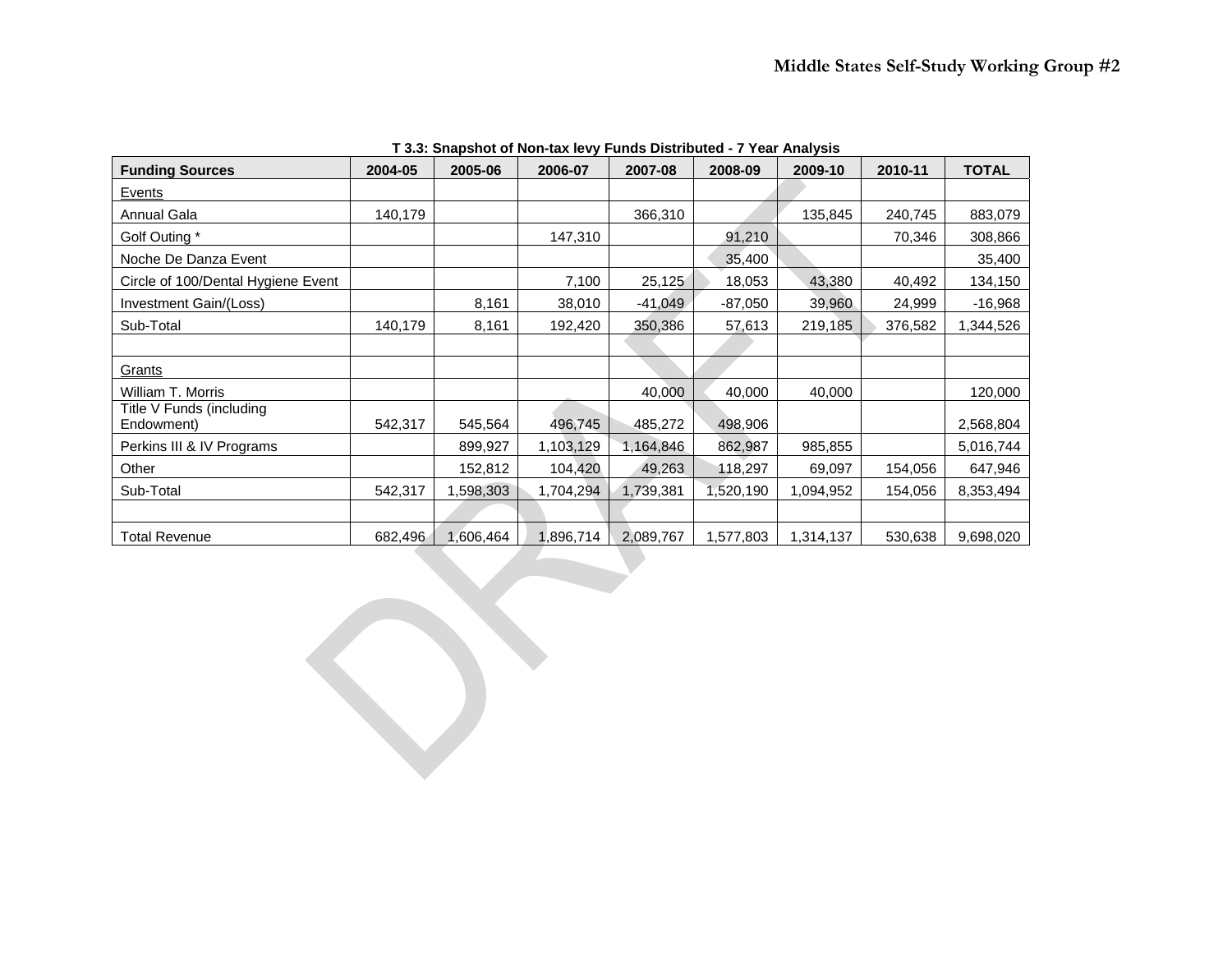# **Question 5: How adequate and transparent are the processes used to determine the facilities requirements for new programs, courses, services and initiatives?**

Hostos could do better at connecting new program, course, services, and initiatives planning with facilities planning. Working Group #6, in response to Standard 11, Question 2, details the adequacy and transparency of Hostos' current process for creating new academic programs (D 2.61). The process for approving a new course is similar. In short, the collegewide Curriculum Committee and Senate must approve all curricular initiatives. Hostos has no formal process in place to establish student support services or initiatives, although these often come before the cabinet as part of the creation of annual divisional plans, which they must approve.

At this time, facilities analysis is not required to establish new programs, courses, services, and initiatives. Currently, once Hostos, and, when required, CUNY officially approves a program, course, service, or initiative, the Campus Planning and Operations Department in Hostos' Division of Administration and Finance is expected to find facilities to support the decision. While CUNY periodically requests colleges to prepare facilities master plans to consider capital budget requests, these are not intended as ongoing mechanisms to help CUNY colleges manage their annual space needs for new programs, courses, services, and initiatives.

Overall, the college needs to do a better job at ensuring that facility needs are considered before new programs, courses, services, and initiatives have been formally approved. This will help ensure the availability of facilities resources for effective implementation.

# **Question 6: What significant human, financial, technological and physical plant opportunities and challenges will Hostos face in the next five years? How is Hostos addressing these opportunities and challenges?**

# *A. Financial outlook 2012-16.*

Opportunities and challenges. As explained more in detail earlier in response to Standard 2, question 1, CUNY allocates financial resources to campuses according to the CUNY Budget Model. In FY 2010-11, CUNY reduced its CUNY Model allocation of support to Hostos from approximately 99% of our request to approximately 90% (see Table 2.2 for an overview of CUNY funding allocations from FY 2007 through FY 2011). Although the college is projecting a 4% increase per year in its CUNY funding model allocation for the next three years, we cannot know if our projections will be met, especially in these uncertain economic times (D 2.64).

What Hostos is doing. The college has hired a new VP for Institutional Advancement. Goal #5 of the new Strategic Plan makes discretionary fundraising one of the college's priorities  $(D^*)$ . In addition, the college has and continues to examine efficiencies in various operational processes and procedures. For example, the college is trying to partner with other CUNY colleges in the Bronx to purchase certain products that we all use, in an effort to increase purchasing power.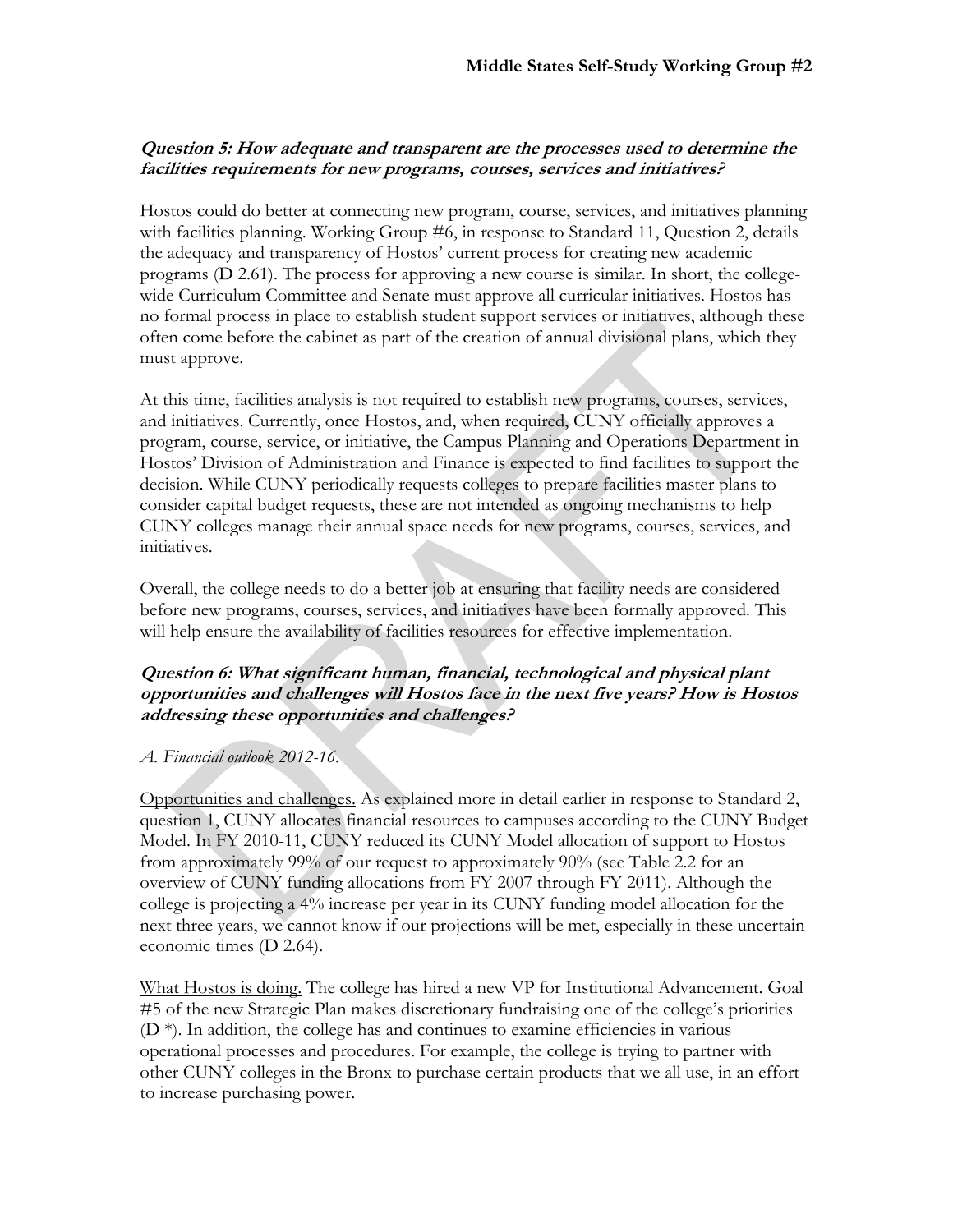#### *B. Human resources outlook 2012-16.*

Opportunities and challenges. The primary human opportunity and challenge facing the college concerning managing enrollment growth is how to increase staffing levels to meet increasing enrollments with potentially more limited financial resources.

This becomes more complicated with the recent increase in number of faculty and staff retiring. For example, during 2010-11, eight faculty retired, and human resources projects an additional 20 to 30 faculty will retire between now and 2016. CUNY just ended a hiring freeze in fall 2011, and gave Hostos the greenlight to hire 24 faculty. However, Hostos still needs to have in place a strategic action plan for hiring to maintain adequate teaching staff that meet the needs of more students. This will require Hostos to think through various scenarios that consider the ideal full-time faculty to student ratio (currently at 1 to 30), as well as a reasonable full-time faculty to part-time faculty ratio (currently at 70:30). Additional analysis will need to be conducted to maintain adequate staff as well.

What Hostos is doing. An Enrollment Management Plan is in place and is reviewed prior to registration each semester (D 2.65). The college, like most colleges nationwide, has used adjuncts to replace faculty and temporary employees to replace staff that retired through the recent early retirement initiative, and is now developing a strategic action plan to replace faculty with the CUNY hiring freeze lifted. The college is looking into optimizing the schedule as a way to accommodate growth. The college is currently reviewing and reallocating new hires to the areas where the growth is the highest (D 2.66).

# *C. Physical plant outlook 2012-16.*

Opportunities and Challenges. According to CUNY's Annual Classroom Utilization Report, which analyzes classroom utilization across all CUNY campuses, Hostos fully utilizes classroom space from 8 A.M. to 2 P.M., but underutilizing classroom space from 2 P.M. to 10 P.M., as well as on weekends (D 2.67). See Appendix 3.3 for a summary of key data from Hostos' FY 2010 Classroom Utilization Report. As enrollment increases, and new courses, programs, services, and initiatives are created to meet the needs of our complex, diverse study body, the college will need to become more efficient in the use of classrooms, office space, and commons areas.

Given the age of the campus buildings and their primary infrastructure elements--roofs, elevators, electrical, plumbing and mechanical systems--the college will be needing a major influx of capital dollars in order to maintain these components and meet all ADA, Fire Department and Building Department codes (D 2.68).

What Hostos is doing. CUNY has finally granted Hostos approval to amend its Facilities Master Plan, which was last approved by CUNY in 1984 (D 2.69). The amended Facilities Master Plan is being developed by Mitchell Giurgola Architects. This plan will include recommendations on how to better utilize existing building spaces; improve adjacencies between departments; create more student common spaces; upgrade building operating systems (mechanical, electrical, plumbing); provide space for existing programs, as well as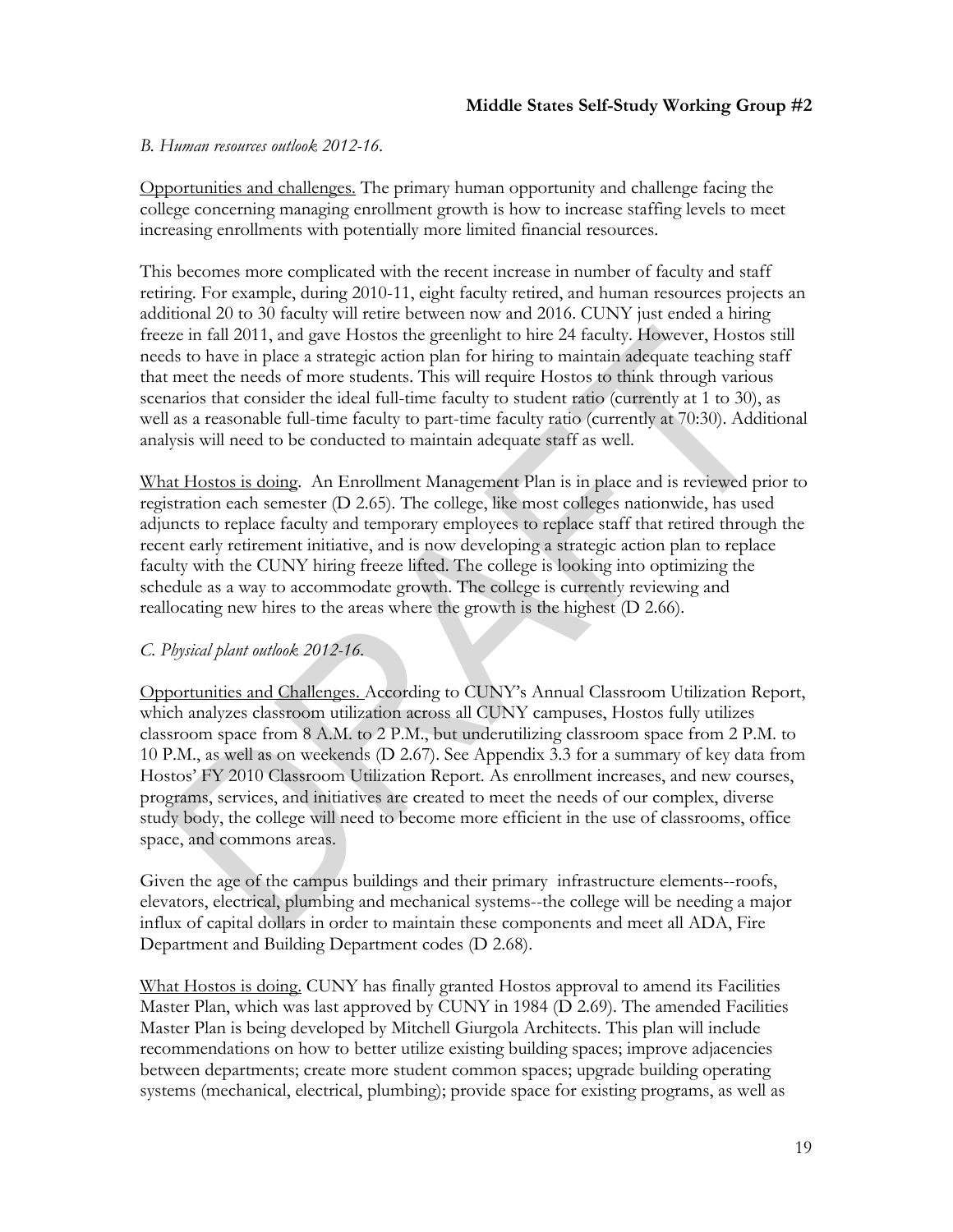programs currently under development for future implementation; identify the need for additional space based on enrollment projections through the AY 2025; identify public/private opportunities that would minimize the cost of land acquisition and construction; and provide an implementation schedule for capital investment . The issue of infrastructure is also being addressed in the college's new strategic plan (see goal #5, page \_\_ of the new strategic plan)  $(D^*)$ .

Even without a current master plan, Hostos has worked, with CUNY's support, on reconfiguring space and acquiring capital dollars to undertake renovations to existing spaces as needed.

# *D. Technological outlook 2012-16.*

Opportunities and challenges. As with all colleges, Hostos needs to keep pace with the needs of and demands for technology, both administratively and academically. Hostos has been recognized within CUNY for its course-based technology innovations (e.g., creation of online courses, wikis, blogs, etc.), which have been largely funded from the Perkins Grant Program. These provide a solid base on which to further innovate. Hostos also benefits from CUNY's commitment to keeping pace with the technology curve. Five years ago, CUNY began developing CUNY 1st, an enterprise resource process designed to integrate all business processes across campus, from student registration to payroll).

What Hostos is doing. As discussed in response to Question 3 of this Standard, the college has charged the ILC Advisory Council and the Technology Fee Committee with addressing existing technology challenges, as well as identifying future needs. In addition, the college has identified capital dollars and received approval from the city to create a disaster recovery data center on campus. The center should be fully operational by November 2011.

# **Relationship to Other Standards**

The issue of institutional resources and their availability and accessibility relates to all other standards. However, Hostos' Standard 3 questions most relate to the following other questions across working groups and standards.

| Working |                                                          |             |
|---------|----------------------------------------------------------|-------------|
| Group   | Standard                                                 | Question(s) |
|         | 2 - Planning, Resource Allocation, Institutional renewal |             |
|         | 5 – Administration                                       |             |
|         | 11 – Educational Offerings                               |             |
|         | 7 – Institutional Assessment                             |             |

# **Recommendations**

1. Establish guidelines for how and when Hostos vice presidents should engage chairs and coordinators of departments and units across division in the budgeting process, as well as how chairs and coordinators should seek input from their departments and units on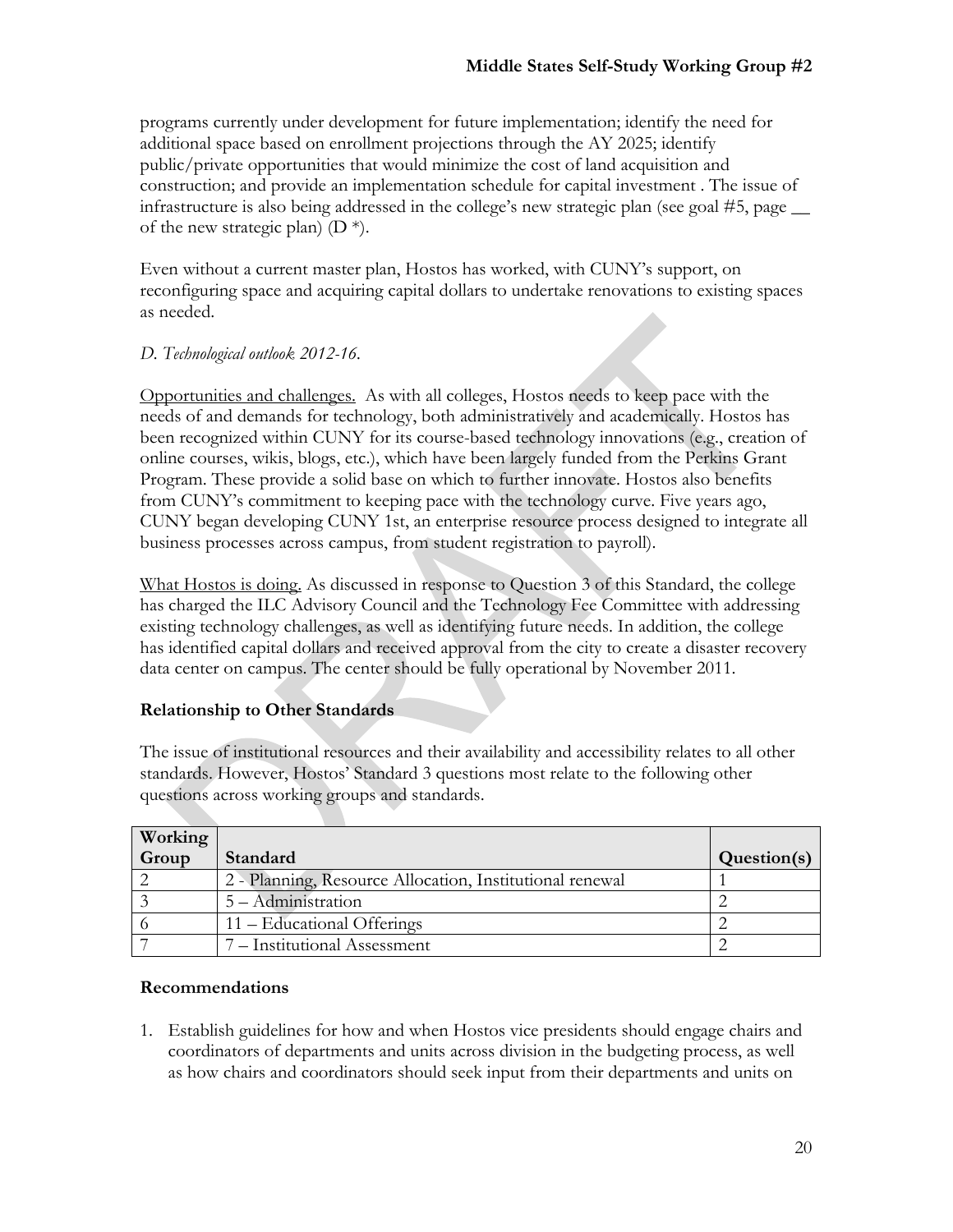budget-related issues. This will further ensure that Hostos' budget process responds to faculty and administrative needs.

- 2. Formalize mechanisms for assessment of resource allocation to strengthen the review of effectiveness of resources expenditures. For example, institute regular assessment of technologies and technology applications that have potential to increase productivity of staff, reduce expenses, and provide students with the latest technology tools.
- 3. Ensure that all teaching faculty will continue to monitor and develop all curricular issues related to technology.
- 4. Better connect academic program and scholarship needs assessment to fundraising strategy development. For example:
	- Review annual divisional operational plans and reports to set future college-wide fundraising targets for academic support, discussed and agreed upon by the cabinet and president.
- 5. Formalize when facilities analysis takes place in the creation of new academic, student support, and continuing education & workforce development (CEWD) programs and initiatives.
- 6. Review operational plans produced, to ensure facility needs can be met before new programs, courses, services, and initiatives are created.
- 7. Review the current room usage throughout the campus to improve utilization of instructional and non-instructional spaces.
- 8. Seek other funding sources for capital dollars (e.g., through Bronx Borough President and City Council discretionary funds, targeted grant requests, and fundraising from alumni and other individuals).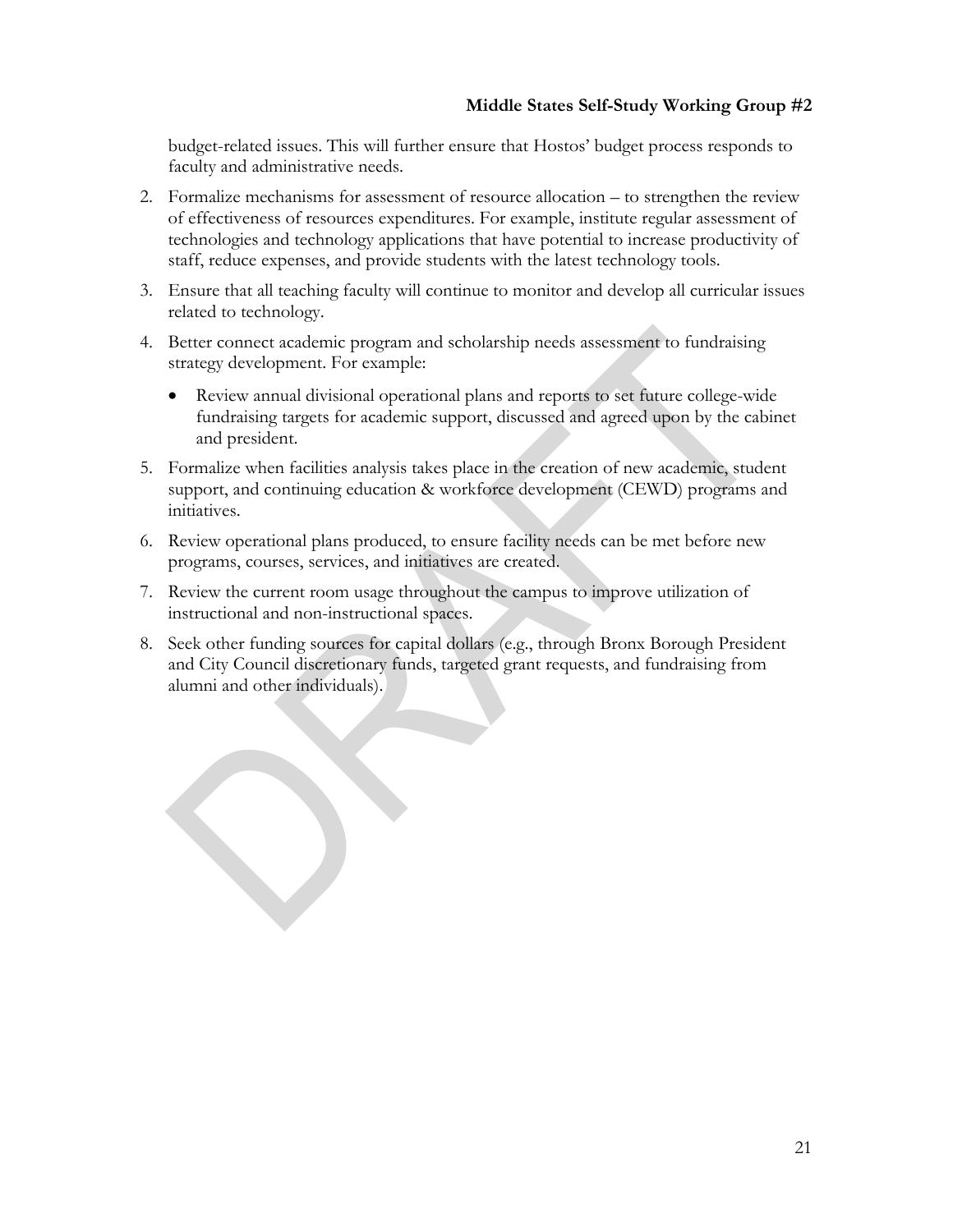| <b>APPENDIX 3.1</b>           |                            | <b>ACTUAL</b><br><b>POSTIONS</b> |                     |                | F/T POSITION INCREASES BY CCIP & COMPACT . |                |                |                |                |              |
|-------------------------------|----------------------------|----------------------------------|---------------------|----------------|--------------------------------------------|----------------|----------------|----------------|----------------|--------------|
| <b>Position Summary</b>       |                            | FY 2002-03                       | FY 2003-04          | FY 2004-05     | FY 2005-06 *                               | FY 2006-07     | FY 2007-08     | FY 2008-09     | FY 2009-10     | FY 2010-11   |
| <b>I&amp;DR Teaching</b>      | <b>Position Allocation</b> | 127                              | 127                 | 144            | 150                                        | 150            | 153            | 153            | 156            | 160          |
|                               | <b>CCIP</b>                |                                  | 17                  | $\mathbf{1}$   |                                            |                |                |                |                |              |
|                               | <b>COMPACT</b>             |                                  |                     |                |                                            | 3              | 3              | $\mathsf{O}$   | 4              | 0            |
|                               | <b>CLUSTERS</b>            |                                  |                     | $\sqrt{5}$     |                                            |                |                |                |                |              |
|                               |                            |                                  |                     |                |                                            |                |                |                |                |              |
| <b>CLT</b>                    | <b>Position Allocation</b> | 14                               | 14                  | 15             | 15                                         | 15             | 15             | 15             | 15             | 15           |
| CLT I&DR Teaching             | <b>CCIP</b>                |                                  | 1                   |                |                                            |                |                |                |                |              |
|                               |                            |                                  |                     |                |                                            |                |                |                |                |              |
| Library                       | <b>Position Allocation</b> | 11                               | 11                  | 15             | 15                                         | 15             | 15             | 15             | 15             | 15           |
|                               | <b>CCIP</b>                |                                  | 3                   |                |                                            |                |                |                |                |              |
| Library CLT **                | <b>CCIP</b>                |                                  | $\mathbf{1}$        |                |                                            |                |                |                |                |              |
|                               | <b>COMPACT</b>             |                                  |                     |                |                                            |                |                |                |                |              |
|                               |                            |                                  |                     |                |                                            |                |                |                |                |              |
| <b>Academic Support</b>       | <b>Position Allocation</b> | $\pmb{0}$                        | $\mathsf{O}\xspace$ | 6              | 6 <sup>2</sup>                             | 6              | 6              | $\overline{7}$ | $\overline{7}$ | 9            |
|                               | <b>CCIP</b>                | $\Omega$                         | 6                   |                |                                            |                |                |                |                |              |
|                               | <b>COMPACT</b>             |                                  |                     |                |                                            |                | $\overline{1}$ |                |                |              |
|                               | <b>COMPACT-Priorities</b>  |                                  |                     |                |                                            |                |                |                | $\overline{2}$ | 0            |
| <b>Student Services</b>       |                            |                                  |                     |                |                                            |                |                |                |                |              |
|                               | <b>Position Allocation</b> | 54                               | 54                  | 62             | 62                                         | 62             | 64             | 65             | 65             | 70           |
|                               | <b>CCIP</b>                |                                  | 8                   |                |                                            |                |                |                |                |              |
|                               | <b>COMPACT</b>             |                                  |                     |                |                                            | $\overline{2}$ | $\overline{1}$ | 0              | 4              | 0            |
|                               | <b>COMPACT-Priorities</b>  |                                  |                     |                |                                            |                |                |                | $\mathbf{1}$   | $\mathbf{0}$ |
| <b>General Administration</b> |                            |                                  |                     |                |                                            |                |                |                |                |              |
| $***$                         | Position Allocation        | $\mathbf 0$                      | $\overline{0}$      | 0              | $\mathbf 0$                                | 0              | $\sqrt{5}$     | 5              | 5              | 10           |
|                               | <b>COMPACT</b>             |                                  |                     |                |                                            | 5              | $\mathbf 0$    | $\mathbf 0$    | 3              | 0            |
|                               | <b>COMPACT-Priorities</b>  |                                  |                     |                |                                            |                |                |                | $\overline{2}$ | 0            |
| <b>SUMMARY</b>                | <b>Position Allocation</b> | 206                              | 206                 | 242            | 248                                        | 248            | 258            | 260            | 263            | 279          |
|                               | <b>CCIP</b>                | $\overline{0}$                   | 36                  | $\mathbf{1}$   | $\mathbf 0$                                | $\mathbf 0$    | 0              | 0              | 0              | 0            |
|                               | <b>COMPACT</b>             | $\mathbf{0}$                     | $\mathbf 0$         | $\mathbf 0$    | $\mathbf 0$                                | 10             | 5              | 0              | 11             | $\mathbf 0$  |
|                               | <b>COMPACT-Priorities</b>  | $\mathbf{0}$                     | 0                   | 0              | 0                                          | $\mathbf 0$    | $\mathbf 0$    | 0              | $\sqrt{5}$     | 0            |
|                               | <b>CLUSTERS</b>            | $\mathbf 0$                      | $\mathbf 0$         | $\overline{5}$ | 0                                          | $\mathbf 0$    | $\mathbf 0$    | $\mathbf 0$    | $\pmb{0}$      | 0            |
|                               | <b>TOTAL LINES</b>         | 206                              | 242                 | 248            | 248                                        | 258            | 263            | 260            | 279            | 279          |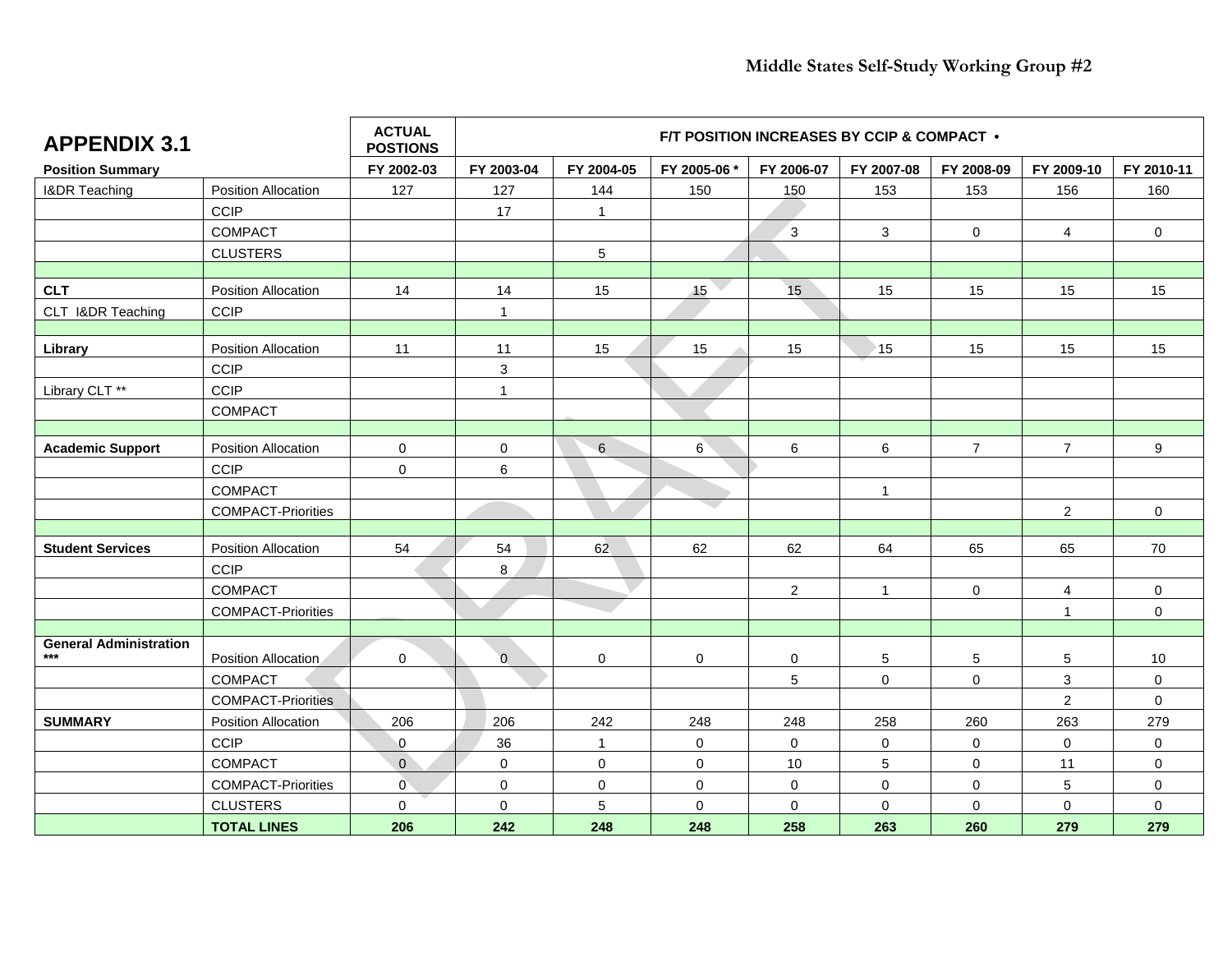#### *NOTE:*

- \* From FY2005 CCIP have been allocated within the model.
- \*\* Library CLT line converted to HE Assistant
- \*\*\* Lines were added to B&G, GIS & General Administration
- **This list represents a partial F/T positions number of areas affected by CCIP & COMPACT**